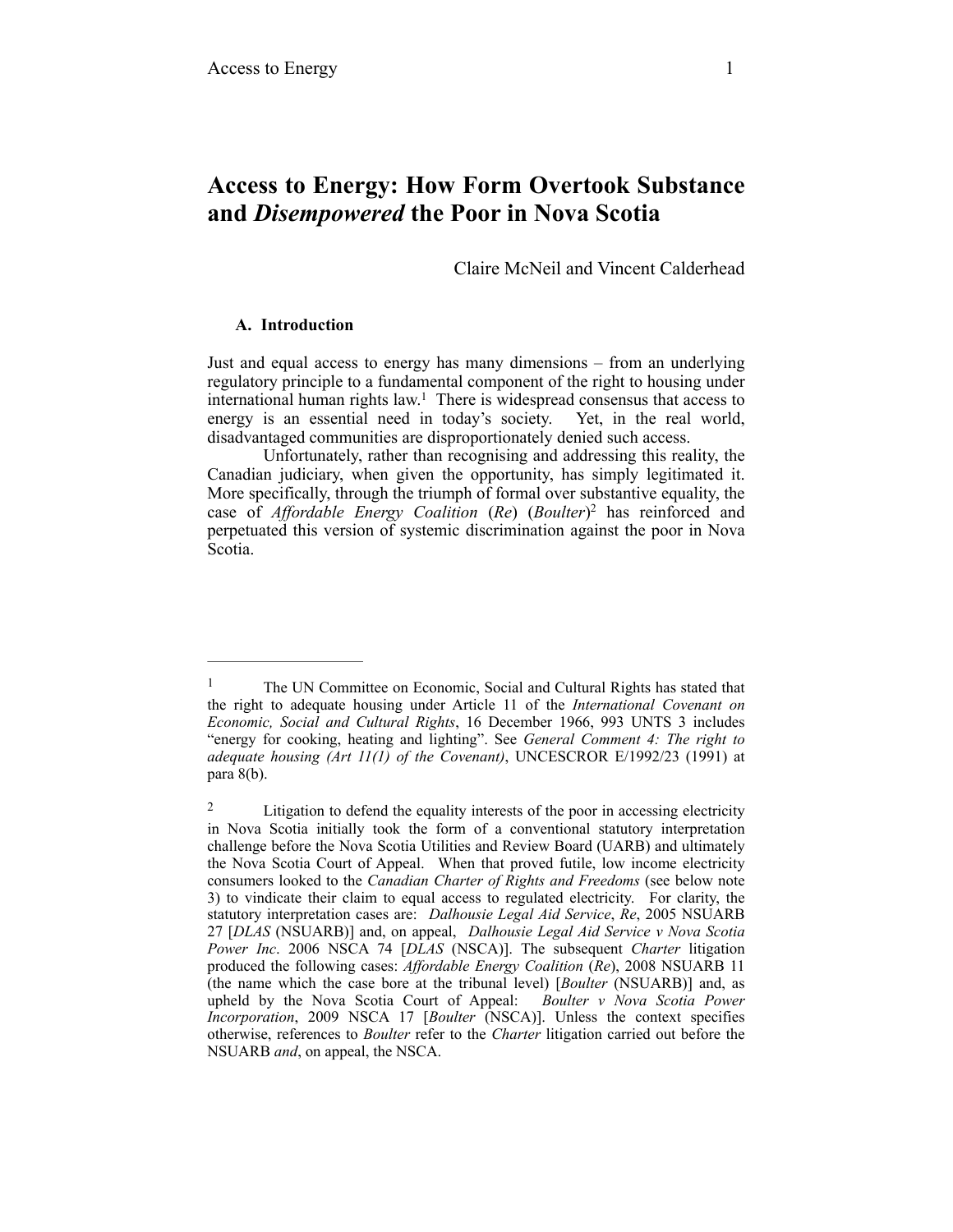Anti-poverty litigation under section 15 of the *Canadian Charter of Rights and Freedoms*<sup>3</sup> has sought to ensure that governments do not discriminate against protected groups by denying them equal access to programs and benefits provided to others. Legal advocacy around this important principle has been built on the foundation put in place by the Supreme Court of Canada over twenty years ago, when the Court rejected the view that "where a government confers a benefit it is entitled to attach whatever conditions it pleases to the receipt of the benefit." $4$  Social justicebased equality rights litigation has focussed primarily on direct benefits conferred by governments, through transfer payments or social programs, and has mainly targeted the income side of the household account book, seeking to ensure that government income and benefit programs are distributed without discrimination against disadvantaged groups.<sup>5</sup> As we outline in this chapter, litigation in the *Boulter*<sup>6</sup> case took a new approach, shifting the focus from household income levels to the household expenditure side of the ledger.

Under examination in *Boulter* was how the provincial government had, or had not, acted to protect low income households in their purchase of electricity from monopolistic utilities. Rather than applying concepts of substantive equality to government's obligations to provide direct income benefits through social programs, the concept of substantive equality was applied to the government's duty to ensure that disadvantaged groups had equal financial access to utilities through appropriate regulation of private actors.<sup>7</sup> The focus in *Boulter* shifted from income, to expenses, and from benefit provision to government regulation of private utility companies providing essential household services. Such a reorientation of perspective was essential in order to capture the full unjust and unequal impact of poverty on low income families as energy consumers.

During the 1980s in Nova Scotia, as elsewhere, anti-poverty advocates regularly appeared before provincial regulatory tribunals charged with reviewing electricity rate increase applications, to seek relief from the credit and collections policies of large monopoly providers against poor customers. Successes were seen in the area of securing due process and in mitigation of collection practices. However, while regulations approved by

<sup>&</sup>lt;sup>3</sup> S 15, Part I of the Constitution Act, 1982, being Schedule B to the Canada Act 1982 (UK), 1982, c 11 [*Charter*].

*Professional Public Service of Canada v Northwest Territories* <sup>4</sup> (*Commissioner*), [1990] 2 SCR 367, Sopinka J at para 90.

<sup>&</sup>lt;sup>5</sup> See Claire Mummé, "At the Crossroads in Discrimination Law: How the Human Rights Codes Overtook the Charter in Canadian Government Services Cases" (2012) 9 JL & Equality 103.

See above note 2. <sup>6</sup>

<sup>&</sup>lt;sup>7</sup> See the discussion in Part C, below.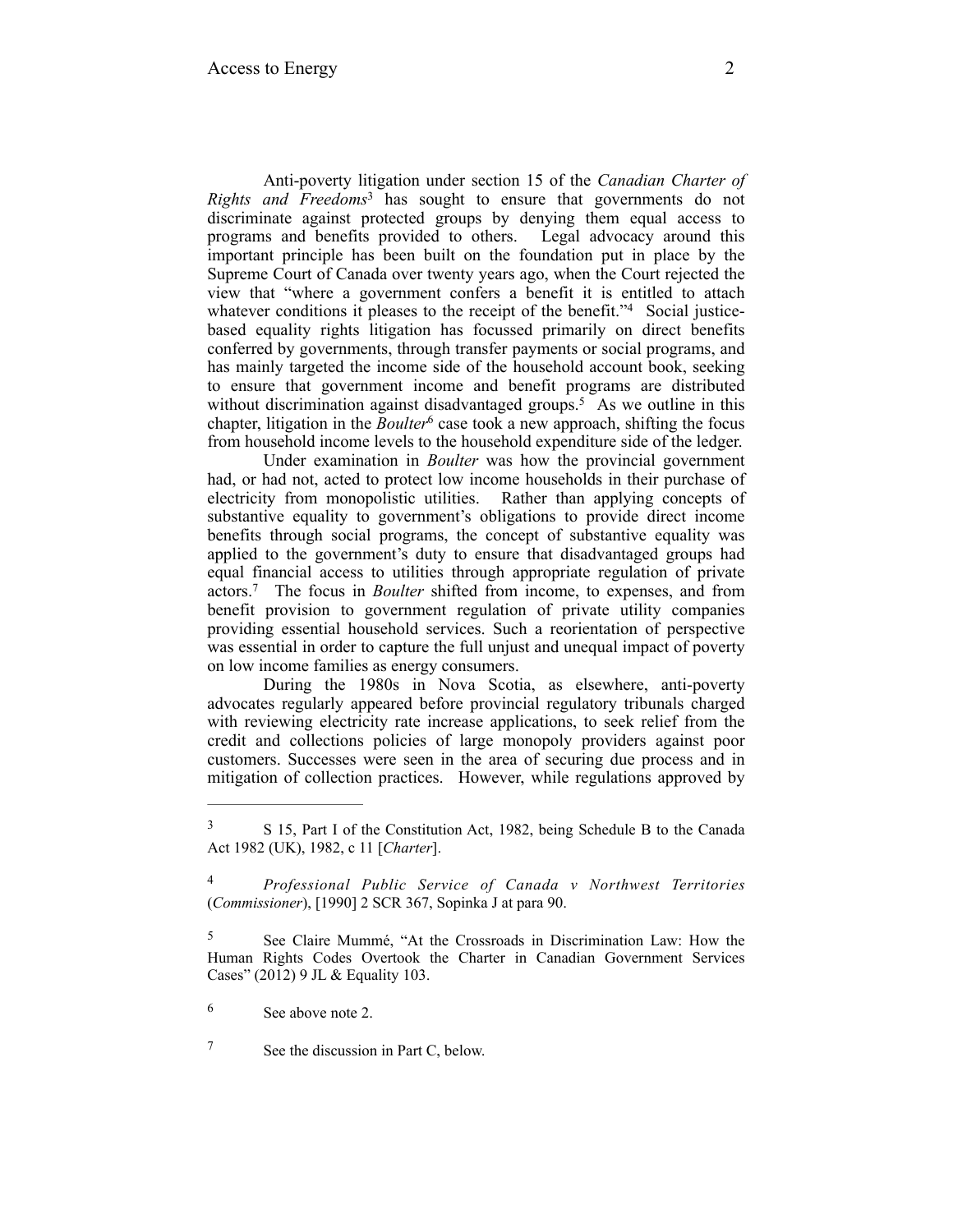Nova Scotia's Public Utilities Board,<sup>8</sup> pursuant to the province's Public *Utilities Act (PUA)*,<sup>9</sup> exhorted providers to take into account "ability to pay" in resolving payment disputes or negotiating arrears settlement agreements, the reality was that there was no relief in sight for low-income customers for whom the cost of power was simply unaffordable.

The affordability problem became critical over the past decade because of a perfect storm of inadequate income assistance rates and fuel cost increases passed onto electricity customers through rate increases. In Nova Scotia, increases in the price of electricity far surpassed the cost of living increases for social assistance recipients. Compounding this problem, social assistance shelter rates in the province had lagged far behind the actual costs of housing for years, even excluding increases in the cost of electricity. The result was that low-income households in Nova Scotia were facing "unsustainable electricity burdens" in terms of the proportion of their income required to purchase electricity. Low income customers were paying upwards of 20-30% of their net income towards heating electricity costs alone in the winter months. This left little for other essential needs, in particular access to adequate housing.

In the United States, similar crises with respect to unsustainable energy burdens resulted in a range of innovative low-income programs and other multifaceted "universal service programs" that provided rate assistance, crisis relief, and access to energy efficiency measures to poor households, all approved and funded through regulated utility rates rather than by tax  $d$ ollars.<sup>10</sup> Such programs were paid for by utility customers, using a sliding scale, through mechanisms such as "systems benefit charges." These programs were thus "revenue/cost neutral" to the utilities and government. And, importantly, they ensured at least some equality in access to energy, independent of income.

The objective of the *Boulter* litigation was to challenge the Nova Scotia government's approaches to energy regulation that further marginalized

*Public Utilities Act*, RSNS 1989, c 380 [*PUA*]. <sup>9</sup>

<sup>&</sup>lt;sup>8</sup> The Public Utilities Board was the predecessor to the current statutory body known as the "Utility and Review Board" (UARB) responsible for electricity regulation in Nova Scotia.

 $10$  For an overview of low income utility funded programs in the U.S. see the [overview of "rate assistance" programs included in http://liheap.ncat.org/](http://liheap.ncat.org/supplements/2012/supplement12.htm) Supplements/2012/supplement12.htm; for background on the development of utility funded low income programs in the U.S. see Chapter 7 (*Utility Affordability Programs Description and Implementation*) in Charles Harak et al., *Access to Utility Service*, 5th ed (Washington: National Consumer Law Centre, 2011) 159, including *Low-Income Rate Discount Programs* (Ch. 7.2.2), *Percentage of Income Payment Plans* (Ch. 7.2.3), *Arrearage Forgiveness* (Ch. 7.2.5); and *Systems Benefits Charges in Rstructured States* (Ch. 7.2.7).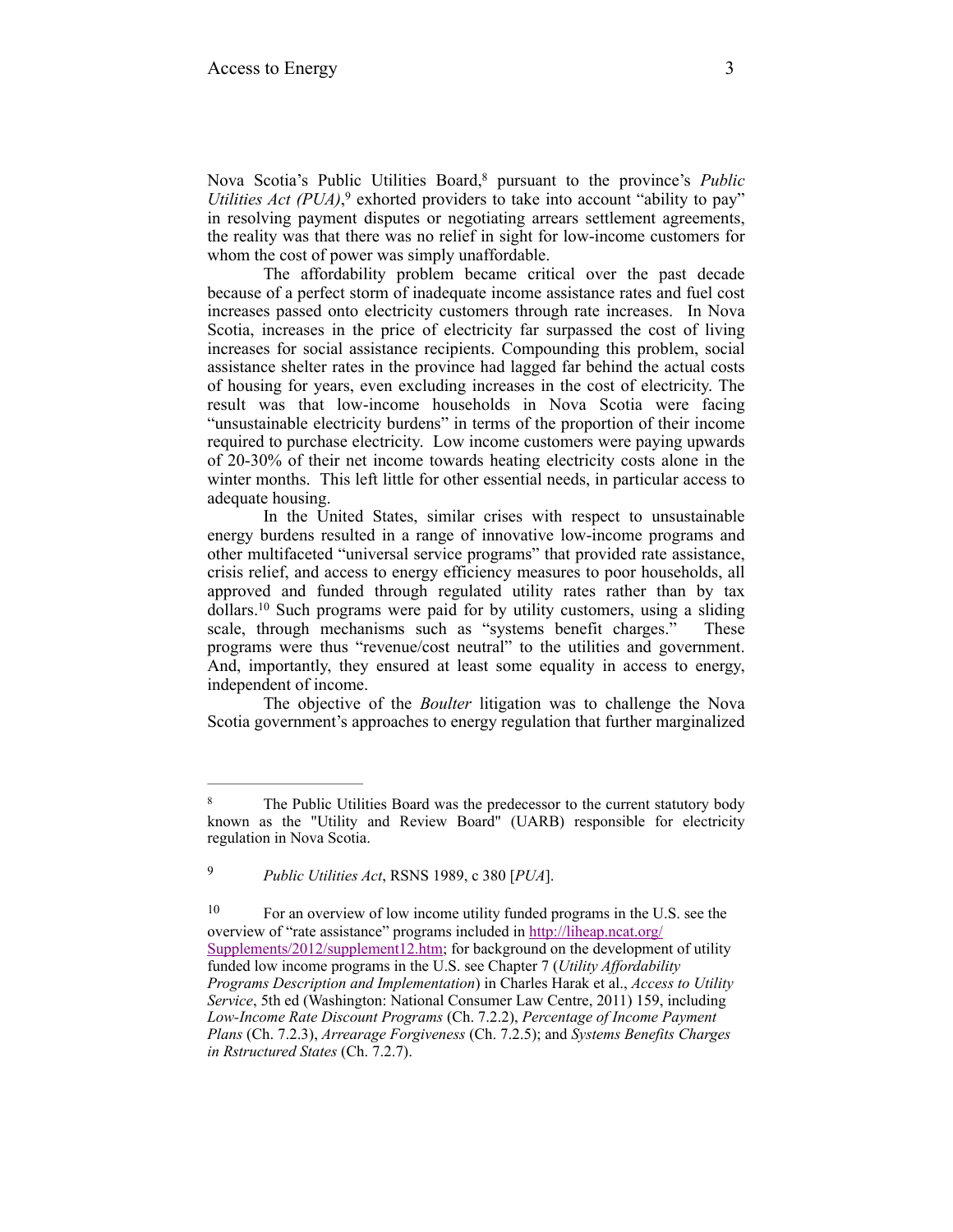the poor and their ability to access energy. In the *Boulter* case,<sup>11</sup> we attempted to force government implementation of rate-funded, low-income electricity programs, approved and adopted through the Nova Scotia Utility and Review Board ("UARB"), using the application of constitutional equality rights protections to the provincial regulatory price-setting mechanism. In order to achieve this objective, we targeted a provision in the provincial *PUA* that required the same price be charged for all residential electricity customers and that simultaneously prohibited any accommodative pricing regime.<sup>12</sup> The premise of the approach taken in *Boulter* was that when governments intervene in the market to regulate corporate actors – in this case private sector utilities – they must do so in a way that takes into account the needs and economic circumstances of the most vulnerable consumers.

The *Boulter* case raised the question of whether public utility legislation that fails this test adequately protects the socially marginalized in their dealings with private sector actors, given government obligations to substantive equality under section 15(1) of the *Charter*. The litigation sought to ensure that, in discharging its duty to protect Nova Scotians in their access to basic services, governing legislation must actually accommodate the needs of the most vulnerable. While the Nova Scotia courts ultimately dismissed the *Boulter* challenge, our work has raised important questions about the nature and scope of the duty imposed on government, as a regulator, in situations where its legislation and practices result in barriers (in this instance, pricing barriers) affecting the poor in their access to energy.

# **B. The Context of the** *Boulter* **Challenge**

### **1) Electricity Regulation – An Overview**

At the turn of the 19th and early 20th centuries, public utility regulation of electricity in the United States and Canada followed a similar pattern based on comparable market forces. Both were regulated at the state or provincial level through the introduction of legislation to protect the consumer, to promote economic efficiency, and to support the expansion of what was a new form of energy and a unique industry. Public utilities were, and continue to be, regarded as a business that is a natural monopoly (typically due to large demands for capital and other barriers to entry) and one which has public interest implications for public health, welfare, or the economy.13

 Charles Harak et al., *Access to Utility Service*, 3d ed (Washington: National 13 Consumer Law Centre, 2004) Appendix B.1.3.1 at 2.

<sup>&</sup>lt;sup>11</sup> See above note 2.

<sup>&</sup>lt;sup>12</sup> *PUA*, above note 8, section 67(1). See the discussion, below, at note 21 and following.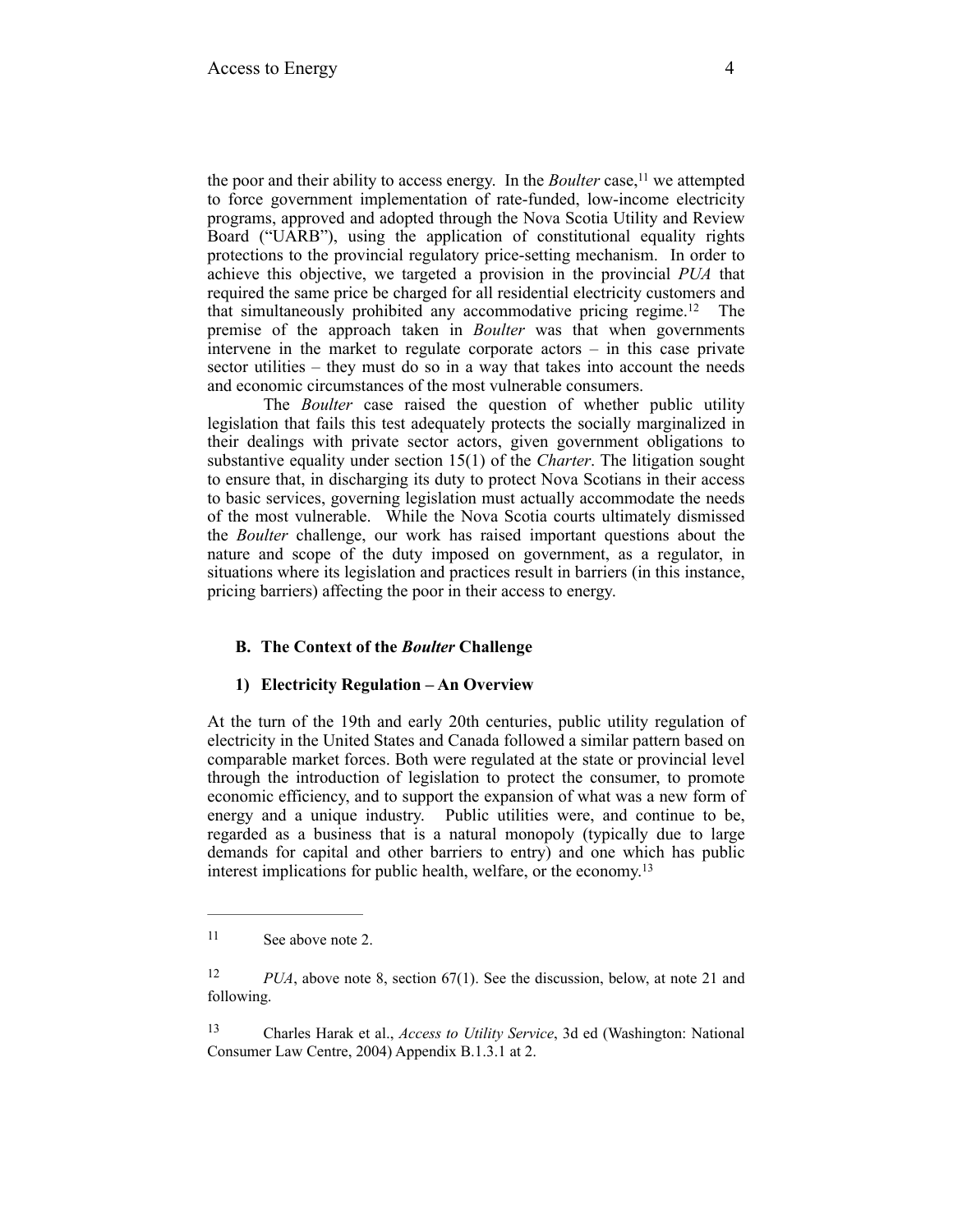The rapid early growth in the electricity industry was marked by instability, as small producers and suppliers of electricity found it difficult to compete and were swallowed up by large corporations. Regulation of the transmission, supply, and distribution of the electricity industry in Nova Scotia, as in most jurisdictions, resulted in a single, multi-tasking, publicly owned and regulated body. In the absence of meaningful market-based competition, public utility regulation was also intended to mitigate the potential for unfair and predatory practices against consumers, who found themselves at the mercy of large corporate monopolies. Regulation in this area further recognized the failure of market-driven competition to achieve affordable prices through 'the magic' of supply and demand, creating an exception to the *laissez-faire* economic principles of the industrial revolution.

In addition to furthering economic development, the push towards universal electrification was also associated with social benefits. One commentator wrote in 1936 that: "It is now generally recognized through the civilized world that no other single factor is so conducive to the material and social welfare of any community as to have at its disposal a cheap supply of electrical power."  $^{14}$  From the beginning, the concern for consumer protection and for encouraging economic growth extended beyond procedural safeguards to price regulation and affordability. Finding the balance between public and corporate interests came to be expressed in legislation as the duty to regulate prices to ensure that they remained "just and reasonable."<sup>15</sup>

The development of economic principles of utility regulation included a "cost of service" approach, which restricted profit margins and demanded that electricity utilities be publicly accountable and capable of justifying rate increase demands by demonstrating economic efficiency, prudence, and sound management of costs. Interpreting a provision in the *PUA* dating from the original statute passed in 1909*,* the Nova Scotia Supreme Court elaborated on the basis for the reasonableness standard:

Customers expect a utility to supply good services at a reasonable rate. The concept of a reasonable rate is a heritage from the common law when it was called a 'reasonable price' (*pro mercede rationabili*) or 'whatever is deserving' (*quantum meruit*). The statutory element of 'just' complements the 'reasonable' test of the common law, so it can now be said that the Board must determine rates that are 'just and reasonable.' In determining a just and reasonable

Donald F MacDonald, *Light in the East: Rural Electrification,* (1936) 14 (unpublished, archived at St Francis Xavier University, Department of Extension Department), online: St Francis Xavier University Digital Collections http:// collections.stfx.ca/cdm/compoundobject/collection/stfx\_coady/id/1073/rec/2.

<sup>&</sup>lt;sup>15</sup> See *PUA*, above note 8. References to "just", "reasonable" and "unreasonable" rates include the Board's duty to investigate (s. 19), to determine rates (ss. 44 and 45) and to maintain oversight of the public utility (ss. 83 and 87).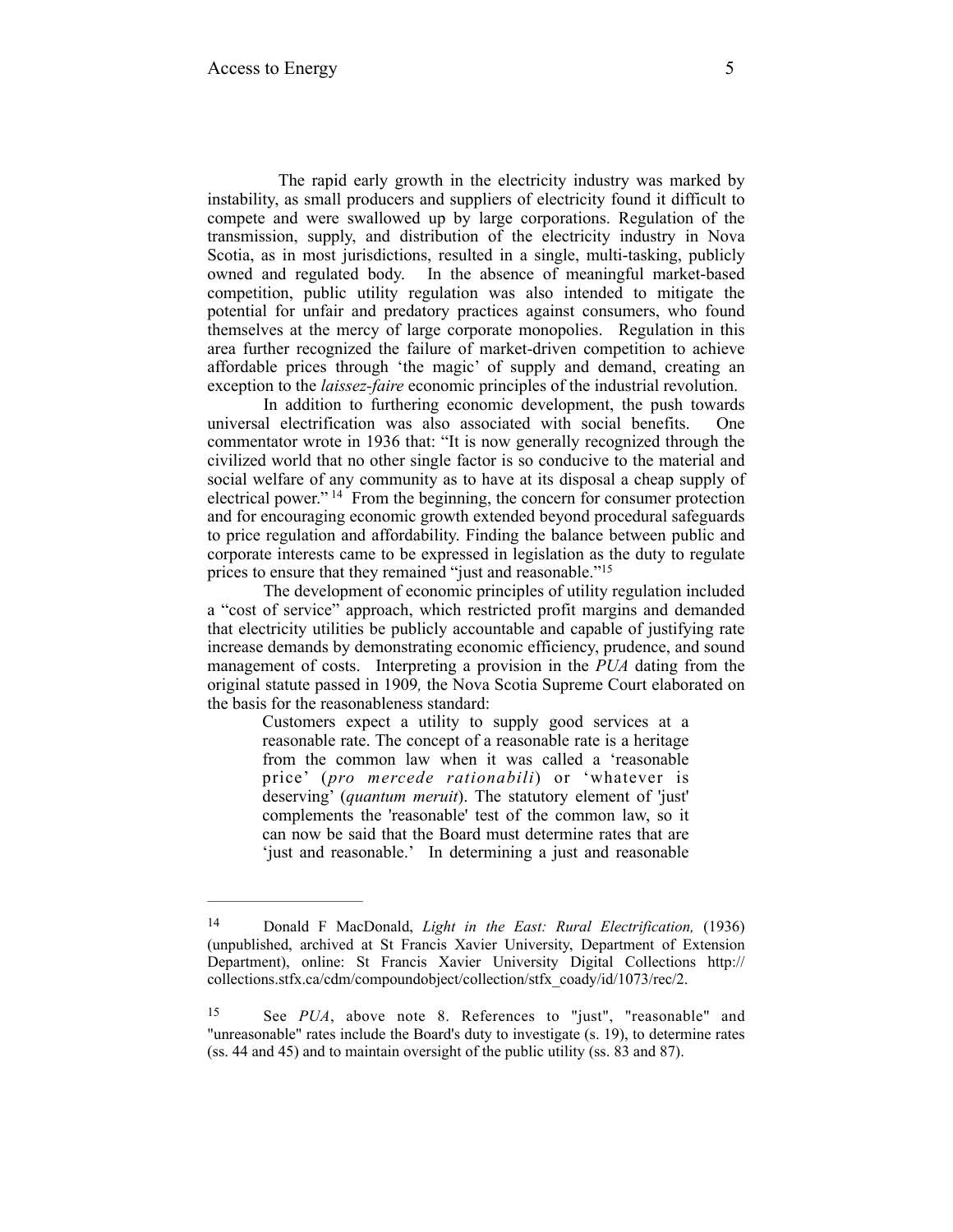rate, the objective of the Board is to protect both the customer and utility, and to safeguard the overall public interest.16

Public utility regulation also contained principles such as "nondiscrimination" in the administrative law sense. In exchange for a monopoly over production, transmission, and distribution of electricity, the regulated utility was not permitted to simply cherry pick the low-cost, easy to serve customer, but was required to establish access to service for all customers that is, by offering similar terms to customers in similar circumstances. 17

In Nova Scotia, the courts interpreted the powers of the public utility regulatory authority broadly. In a 1976 case the Nova Scotia Supreme Court stated:

> The Nova Scotia Act, somewhat broader in scope and more intensive in its controls than the Acts of most other provinces, was the first Canadian statute of its type. It was closely similar to those of some American states, such as New Jersey, which have been described as giving an "extensive measure of control ... amounting to a complete system for the full control of all public utilities as far as it can be given by legislation". 18

This expansive approach to the regulatory authority, reaffirmed in Nova Scotia in the 1970s based on legislation dating from the turn of the century, has continued largely uninterrupted to the present day.

# **2) The Failure of the Statutory Interpretation Approach to Rate Affordability**

In the wake of the 1970s oil crisis, public utility regulation in the United States took a new turn. Increasing demands by vulnerable consumer groups for added protection in the form of affordability led to new initiatives, including regulated lifeline rate programs, low-income energy efficiency measures, and modified credit and collections policies.<sup>19</sup> Deregulation in the 1990s led to a further push for greater protection of low income consumers through the regulatory process, as a kind of safety net to the new world of competition in the arena of utility pricing in the United States. New legislative reforms were introduced to bolster low-income affordability

*Re: City of Dartmouth,* [1976] NSJ No 457, NSSCAD at paras 10-11 [*City of* <sup>16</sup> *Dartmouth*].

<sup>&</sup>lt;sup>17</sup> See *PUA*, above note 8, ss 52 & 67(1) discussed at length below.

<sup>&</sup>lt;sup>18</sup> *City of Dartmouth, above note 15 at para 8.* 

<sup>&</sup>lt;sup>19</sup> Lifeline rates provide minimum basic service, often for vulnerable groups or for those living in poverty.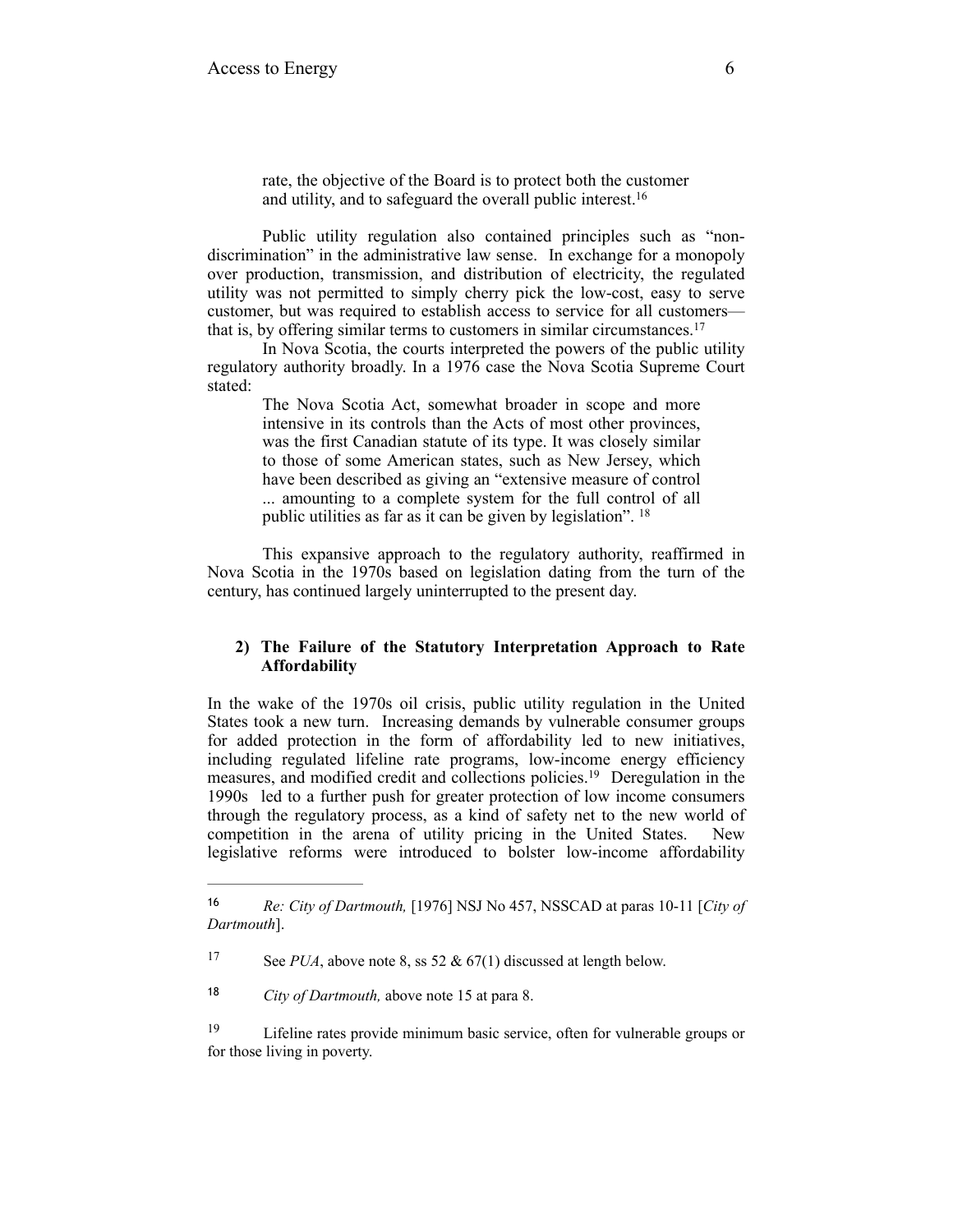programs in many states. As a result, over thirty-five states currently boast regulated utility rate funded low-income programs providing rate assistance, crisis relief, and/or energy efficiency measures. 20

Two interrelated principles underlay the pressure for rate accommodation for low-income consumers. The first is the inelasticity of the demand. Because a certain amount of electricity is a basic need, it is not susceptible to price signals: i.e., even if the cost is unaffordable, consumers cannot reduce their expenditures below a minimum amount because electricity is essential to cooking, lighting, refrigeration, and, in some cases, heating. The second is energy burden, calculated as the proportion of net income required to meet electricity costs*.* Sustainable electricity burdens have been calculated at 3-4% of net household income for non-heating households or 6% of income for customers who use electricity to heat their homes..21

In contrast to the United States, the field of public utility regulation in Canada saw fewer innovations and changes. While deregulation was tried in Alberta and Ontario for relatively short time periods, in the 1990s and 2000s, it was not embraced as it had been in California and other American jurisdictions. Credit and collections policies in Canada were modified in response to consumer protection concerns, but largely in order to ensure procedural fairness in the delivery of disconnection notices and in providing a process for resolution of billing disputes, without substantive write-offs or reduction in arrears. In the mid-2000s, energy efficiency programs also began to form part of regulatory measures, as a means of averting the additional capital investment costs of expanding production.

Thus, energy rate affordability was an area that had been largely untouched and unchallenged in Canada, until a group of Nova Scotia lowincome advocates and consumers, represented by Dalhousie Legal Aid Service (DLAS), intervened in a 2004 application by Nova Scotia Power Inc. for a rate increase.<sup>22</sup> A first approach in advancing affordability claims on

<sup>&</sup>lt;sup>20</sup> LIHEAPClearinghouse, "2010 State-by-State Supplements to Energy Assistance and Energy Efficiency" online: LIHEAPClearinghouse http:// liheap.ncat.org.

 $21$  See, for example, the expert evidence of Roger Colton referred to by the NSUARB at para. 102 of the Charter decision (*Boulter* (NSUARB), above note 2) and also Roger Colton, "Home Energy Affordability in Manitoba: A Low-Income Affordability Program for Manitoba Hydro" online: Fisher Sheehan & Colton www.fsconline.com; Impact Evaluation and Concurrent Process Evaluation of the New Jersey Universal Service Fund (April 2006), online: APPRISE Inc www.appriseinc.org.

*Re Nova Scotia Power Inc,* 2005 NSUARB 27 [*Nova Scotia Power*]. Since 22 then in Nova Scotia, Ontario, and Manitoba, boards and courts have been asked to interpret the scope of the existing regulatory framework to set utility prices or rates based on affordability for low-income consumers; see *Advocacy Centre for Tenants-Ontario v Ontario Energy Board*, (2008) 293 DLR (4th) 684; *Re Affordable Energy Coalition*, [2009] 275 NSR (2d) 214.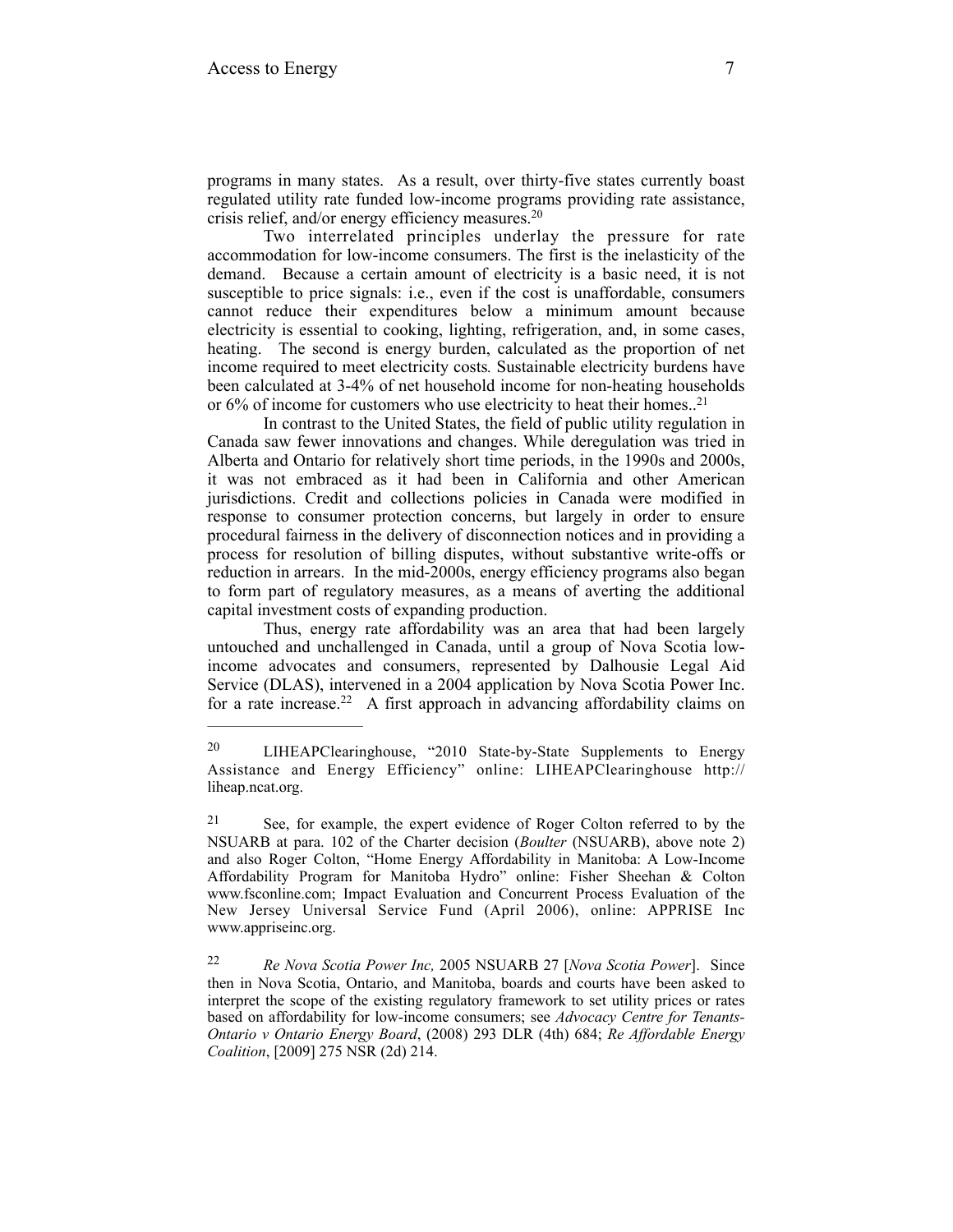behalf of low-income consumers – the one adopted by DLAS in that case – was to ask that utility regulators interpret their role in imposing "just and reasonable" rates<sup>23</sup> as requiring the accommodation of low-income consumers in order to ensure that rates for these customers were in fact manageable and 'just.' Interpretive reference was made to the equality-rights provision of the *Charter* as mandating the public value of substantive equality central to statutory interpretation. It was argued that such an approach was necessary in order to ensure an 'equality-consistent' interpretation and application of the statute. As DLAS formulated this submission before the Nova Scotia Utility and Review Board (UARB):

> Accordingly, it is incumbent on the Board, when exercising its discretion under s. 44 of the *PUA* to make an order that is "just", to do so in a manner which is consistent with the value of Equality. It is now well settled in law that when determining the interpretive scope of inherently open-ended terms in an *Act* (such as "just"), especially in a context where access to an essential "service" is being considered, a tribunal or court should construe the term in a way which best promotes *Charter* values. Similarly, the Board's discretion in s. 44 of the PUA to make remedial orders must be informed by and consistent with *Charter* values. The open-ended discretion in that section is to be exercised in a manner which is compliant with *Charter* values.24

This statutory interpretation claim was rebuffed by both the UARB25 and the Court,  $26$  as requiring powers outside the scope of the Board's statutory jurisdiction. Relying on section 67 of the  $PUA^{27}$ , the UARB and, ultimately, the Nova Scotia Court of Appeal, concluded that the Board lacked the jurisdiction to consider either accommodation of the poor, or rate

The NSUARB's remedial authority under the *PUA*, above note 8, is broad. 23 Under "Orders by Board respecting rates and charges of utility," s 44 states: "The Board may make from time to time such orders as it deems just in respect to the tolls, rates and charges to be paid to any public utility for services rendered or facilities provided, and amend or rescind such orders or make new orders in substitution therefor". A similar statutory provision does not exist in the public utility legislation of Ontario or Manitoba, where jurisdictional impediments to the consideration of low income programs have not been a factor.

*Nova Scotia Power,* above note 21 at 251. 24

*Ibid.* <sup>25</sup>

*DLAS* (NSCA), above note 2 at paras 25, 33 & 39 [*DLAS*]. <sup>26</sup>

*PUA*, above note 8, s 67(1). 27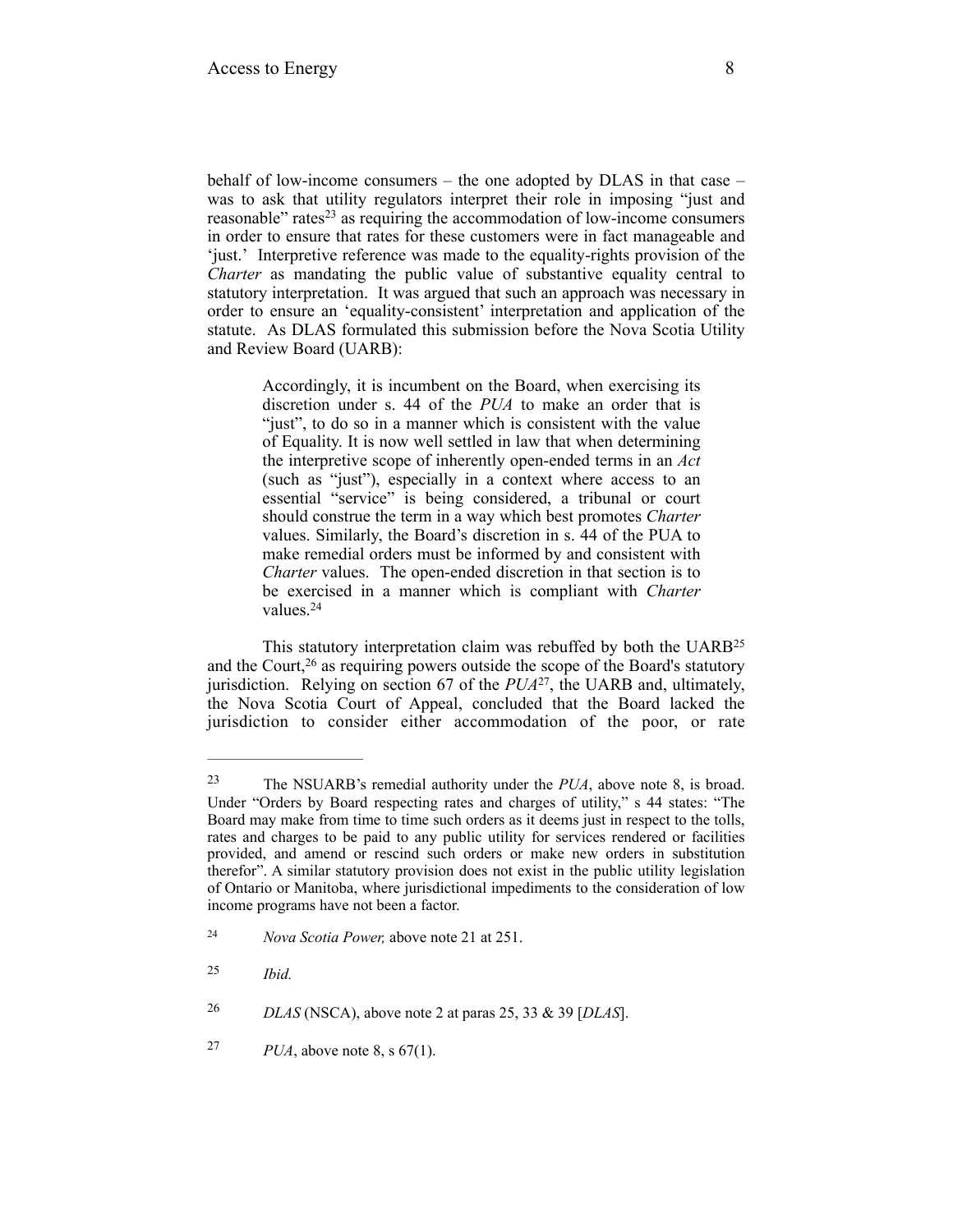affordability, as a factor in the rate-making exercise. In the Court of Appeal's view:

> The statute does not endow the Board with discretion to consider the social justice of reduced rates for low income customers. It is not for the Board or this court to read into s. 67(1) the words: "... similar circumstances and conditions in respect of *the income level of customers and* service of the same description." It is for the Legislature to decide whether to expand the Board's purview with the italicized words.<sup>28</sup>

This initial foray to establish equality in energy affordability was thus unsuccessful.

#### **C. The Constitutional Approach to Rate Affordability: Framing the**  *Charter* **Claim in** *Boulter*

# **1) The Equality Claim in** *Boulter*

With the door to an equality-consistent application of the statute closed to low-income electricity consumers in Nova Scotia, one litigation option remained: a full section 15 *Charter* challenge to a regime which stipulated a single price for all consumers of electrical energy, with no accommodation for the poor. There seemed little doubt as to the applicability of the *Charter* to a regulated price-setting regime (even where the entity being regulated was a private corporation) in light of the Supreme Court of Canada's conclusion in *Vriend v. Alberta* that: "The respondents' submission has failed to distinguish between 'private activity' and 'laws that regulate private activity'. The former is not subject to the *Charter*, while the latter obviously is."<sup>29</sup>

In framing the substantive claim in *Boulter*, we first had to consider what the focal point of the section 15 challenge should be. Given that the UARB and the Court had interpreted the legislative provision at issue to require that all residential customers pay identical rates for electricity, the question about how to frame the discrimination argument was critical. The applicable provision of the Nova Scotia *PUA* read as follows:

> 67 (1) All tolls, rates and charges shall always, under substantially similar circumstances and conditions in respect of service of the same description, be charged equally to all persons and at the same rate, and the Board may by regulation

<sup>&</sup>lt;sup>28</sup> *DLAS* (NSCA), above note 2 at para 25.

*Vriend v Alberta*, [1998] 1 SCR 493 at para 65, Cory and Iacobucci JJ. <sup>29</sup>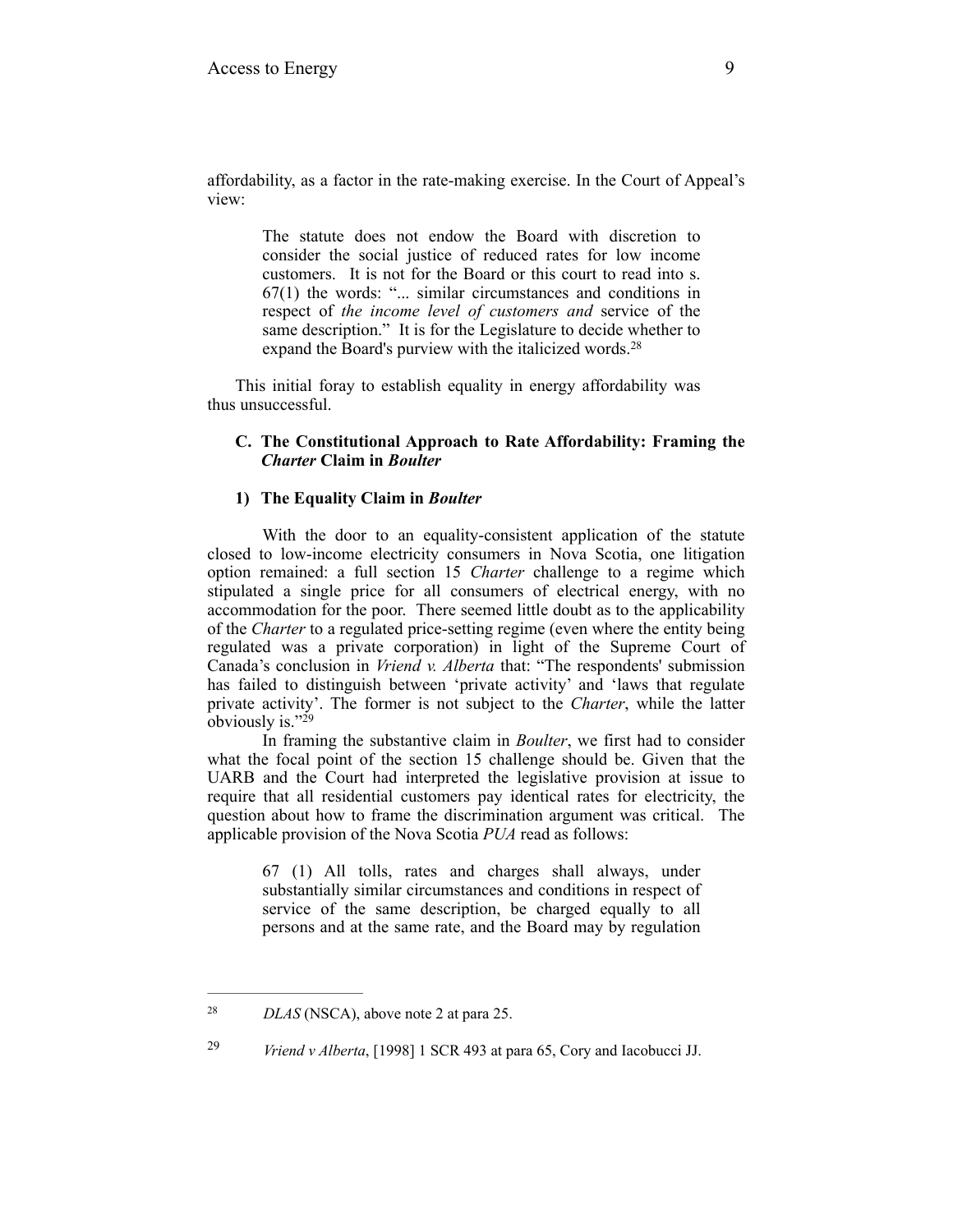declare what shall constitute substantially similar circumstances and conditions.30

 Was the appropriate equality claim that the 'one-price/no accommodation' rule, embedded in section 67 of the *PUA*, resulted in the poor having to spend a larger percentage of their income on electricity than others? Was it that section 67 increased their poverty? Or was it a claim that section 67 imposed a disproportionate burden on the poor, on women and children, and on people with disabilities?

 In the end, the focus of our equality argument was informed by advice from a colleague in the United States: 'Remember, the hook has got to be about equal *access* to electricity'. What our. colleague was referring to was the fact that, in most utility regimes in North America, there is a provision that assures everyone *access* to the utility service. In Nova Scotia, the provision in question, section 52 of the *PUA*, states that: "[e]very public utility is required to furnish service and facilities reasonably safe and adequate and in all respects just and reasonable." $31$  In common with other regulatory regimes throughout Canada, the Nova Scotia *PUA* has created "an economic and social arrangement dubbed the 'regulatory compact', which ensures that all customers have access to the utility at a fair price—nothing more." $32$  A focus on "access" would provide the foothold for the equality argument.

 The promise of regulated utilities access is that a monopoly utility such as Nova Scotia Power Inc. has a legal obligation to furnish service 'to all members of the public in Nova Scotia.<sup>33</sup> This is not a trivial benefit of the *PUA*. The Nova Scotia Court of Appeal characterized the 'duty to serve all members of the public as one of the 'two great objects' of the *Act*<sup>34</sup> This takes on added importance in the context of an essential service that is solely available from a monopoly provider. The protective features of public utilities

 *ATCO Gas and Pipelines Ltd v Alberta (Energy and Utilities Board)*, 2006 32 SCC 4 at paras 62-63 [*ATCO*]; *Nova Scotia* (*Public Utilities Board) v Nova Scotia Power Corp*, (1976) 18 NSR (2d) 692 (AD) at para 17, MacKeigan CJ [*Nova Scotia (Public Utilities Board)*].

 Section 52 of the *PUA*, above note 8, and *Montreal Trust Co of Canada v* <sup>33</sup> *Nova Scotia Power Inc,* [1994] NSJ No 382 (NSSC) at para 10, Palmeter ACJ [*Montreal Trust Co*].

 *Board of Commissioners of Public Utilities v Nova Scotia Power* <sup>34</sup> *Corporation*, (1976), 18 NSR(2d) 692 MacKeigan CJNS at para 17. See also *ATCO* above note 31, "Rate regulation serves several aims -- sustainability, equity and efficiency [...] In return for this right of exclusivity, utilities assume a duty to adequately and reliably serve all customers" at paras 62-63 (emphasis added).

<sup>&</sup>lt;sup>30</sup> *PUA*, above note 8.

*Ibid*, s 52. 31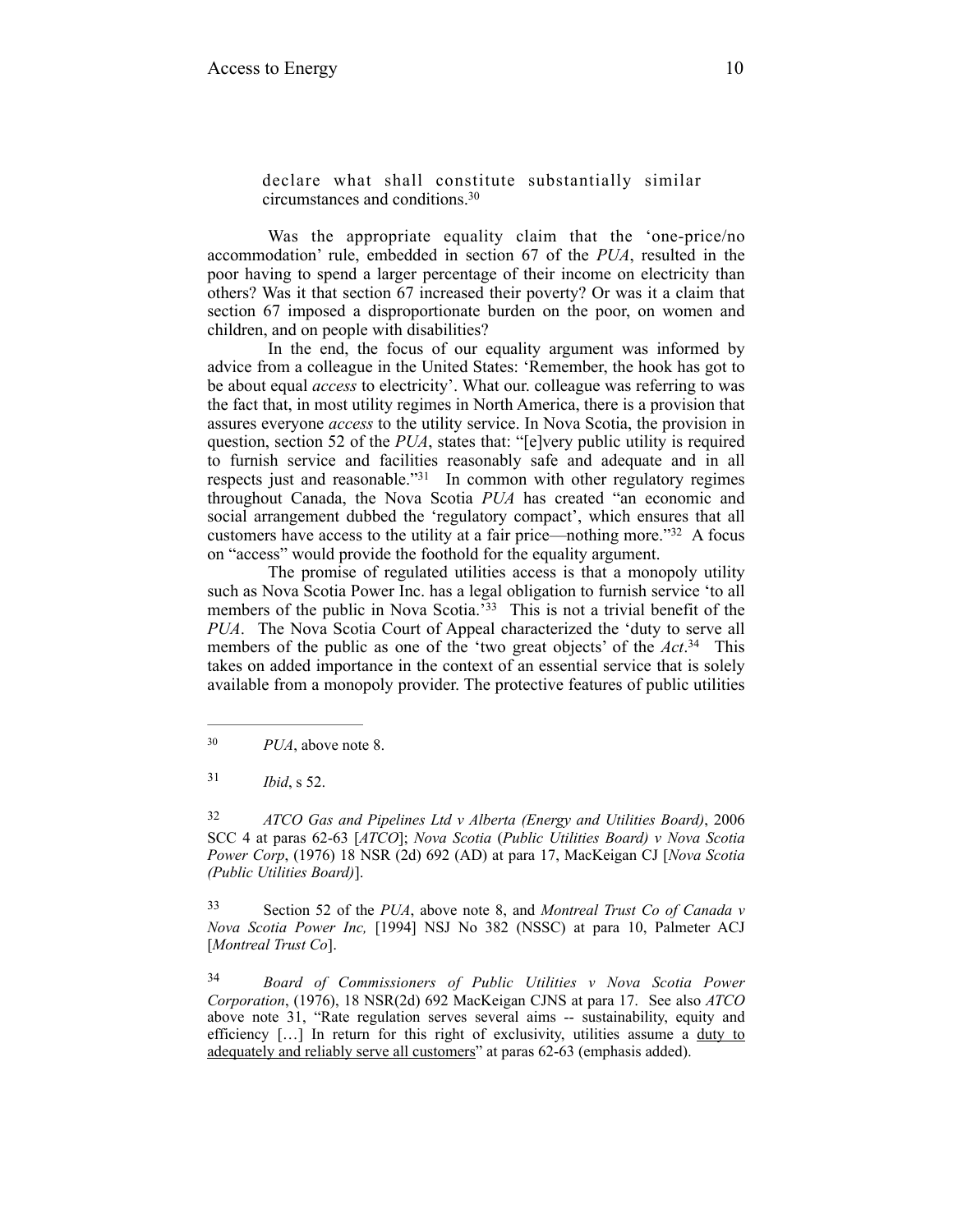law, acting sometimes as a proxy for market competition and other times as a protection from the adverse consequences of profit-based provisions of essential services, are well understood within that field, but have not been examined from the perspective of the equality rights guarantees enshrined in the *Charter*.

 With this as a departure point, the section 15 argument became relatively simple. The requirement of section 67 of the *PUA* that everyone pay the same for electrical energy effectively deprives protected groups of the right to equal access to electricity. By requiring everyone (including the poorest of the poor) to pay identical rates for electricity, section 67 has the effect of preventing the poor—including, disproportionately, members of other equality-seeking groups—from enjoying equal access to electricity. All others, excepting the poor, realize the section 52 guarantee of access. Therein lies the *Charter* breach. Put simply, the government had partially discharged its duty to protect consumers in their interactions with a powerful utility but, in doing so, had failed to adequately accommodate the unique needs of the poor in accessing electricity. As a consequence, the poor were effectively deprived of the legislation's promise of access to service by all members of the public in Nova Scotia..

 Thus, the objective of the *Boulter* claim was to challenge the Nova Scotia government's failure to comply with its statutorily recognized duty to regulate essential utility services—especially when a utility is provided by a monopoly.<sup>35</sup> In *Boulter*, we affirmed that, while the existing regulatory regime worked fairly for most, it let down the poor inasmuch as the 'one-price/no accommodation' rule in section 67 created a barrier to the equal enjoyment of the access rights created by section 52 of the *PUA*. We argued that the systemic effects of section 67, and the failure to address them, constituted adverse effects or indirect discrimination on the analogous ground of 'poverty', contrary to section 15 of the *Charter*.

 The *Boulter* claim crystallized the experience of our clients. Living in poverty, they faced substandard housing, were unable to meet their nutritional needs, and often experienced the dilemma to "heat or eat." Evidence presented in earlier phases of the electricity litigation had demonstrated that the effect of unaffordable electricity rates is to curtail access to electricity for those living in poverty, or subject them to unacceptable choices. Accessing electricity, meant—and means—many other compromises, but especially compromised nutritional health. $36$  Low-income mothers are known, for

<sup>&</sup>lt;sup>35</sup> In its judgment, *Boulter* (NSCA) above note 2 at para 5, the NSCA articulated a commonly-held understanding of the underlying rationale for regulatory schemes: "the policy reason for regulation of prices and terms is that the utility as a virtual monopoly, would otherwise have an unacceptable degree of market power."

See Nova Scotia Food Security Network, *Can Nova Scotians Afford to Eat* <sup>36</sup> *Healthy: Report on 2010 Participatory Food Costing,* (May 2011) at 23-26, online: Nova Scotia Department of Health and Wellness [www.foodsecurityresearchcentre.ca](http://www.foodsecurityresearchcentre.ca/storage/docs/food-costing/food%2520final%25202010_food%2520final.pdf).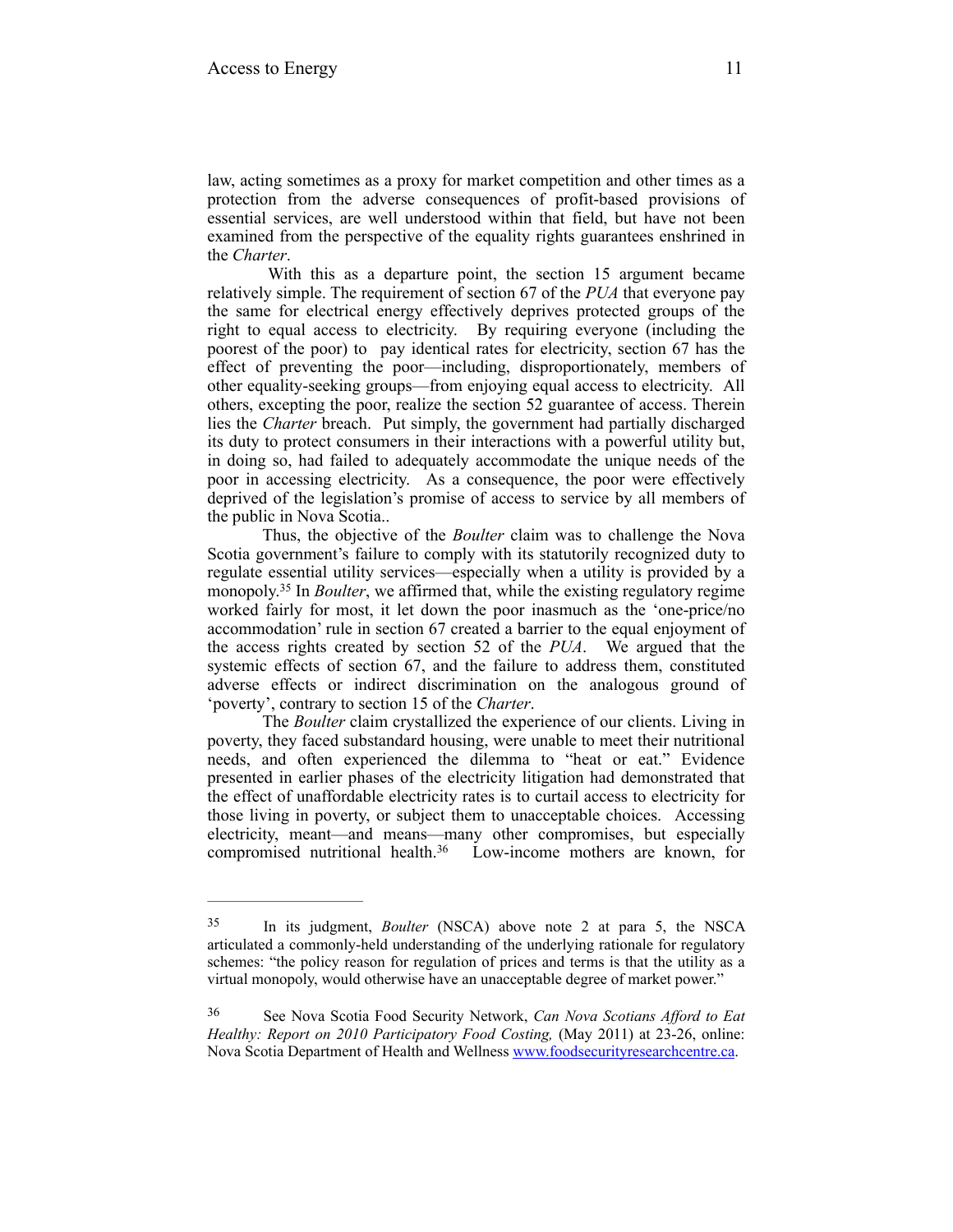example, to compromise their own nutritional intake in an attempt to feed their children.37

 In this respect, public utilities law is analogous to consumer protection, human rights, or residential tenancies legislation, all of which seek to redress critical power imbalances. By stipulating many of the terms of the relationship between two private entities, in this case, the monopoly private electrical utility and the residential consumer, these forms of government intervention in the market protect the vulnerable and advance equality. Further, when government imposes such protective controls on the activities of either state or non-state actors (including private corporations) in their dealings with the vulnerable public, such legislation must not effectively burden and, thus, indirectly discriminate against members of disadvantaged groups. To emphasize, whether such burdening or discrimination is intentional or simply an effect is immaterial to the legally recognized harm.38

 However, as described below, it was precisely the interface of constitutional equality rights with market pricing that appears to have been at the heart of the extraordinary judicial resistance we confronted in the *Boulter* case. While statutory human rights protections have been successfully used for decades to intervene in the labour market or in the area of consumer services, in order to ensure non-discrimination in the provision of employment or accommodation, the strictures of equality rights protections had, to this point, not been engaged against the archetype of regulated market pricing.

See Lynn McIntyre et al, *Hungry mothers of barely fed children: A study of* <sup>37</sup> *the diets and food experiences of low-income lone mothers in Atlantic Canada* (Nova Scotia: Public Health Services, Capital District Health Authority, 2001).

An important statement from the Supreme Court of Canada 38 concerning the significance of carrying out an effects-based assessment is found in *CN v Canada* (*Human Rights Commission*), [1987] 1 SCR 1114 [*Action Travail*] in which the Court affirmed that: "…the imputation of a requirement of "intent", even if unrelated to moral fault, failed to respond adequately to the many instances where the effect of policies and practices is discriminatory even if that effect is unintended and unforeseen" at para 27 [*Action Travail*]. Shortly after *Action Travail*, in its decision in in *Robichaud v The Queen*, [1987] 2 SCR 84 at paras 10-1, the Court felt the need to, yet again, indicate that in the consideration of rights claims it must be remembered that: "...the Act is directed to redressing socially undesirable conditions quite apart from the reason for their existence...(and)... the central purpose of a human rights Act is remedial -- to eradicate anti-social conditions without regard to the motives or intention of those who cause them."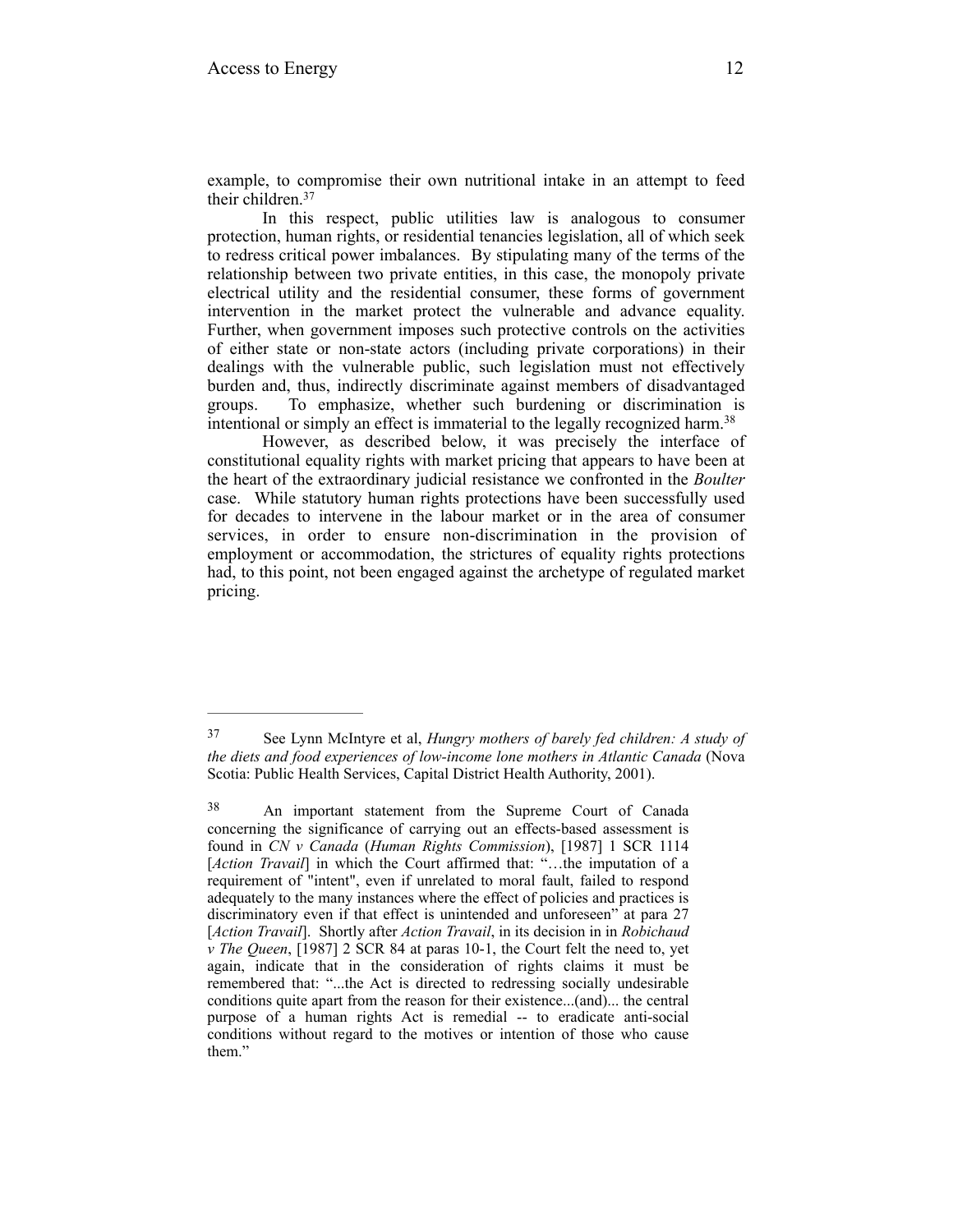#### **2) The International Lens: the Duty to Protect**

 There is an interesting and intriguing link between the undoubted applicability of the *Charter*'s equality guarantees to public utilities law— in particular the 'right to equal protection' (referred to by Bertha Wilson J as one of the 'four equalities' in section 15), and the 'duty to protect' in international human rights law.<sup>39</sup> This connection brings into clearer focus the principle underlying our litigation in the *Boulter* case: that within the protective context of public utilities regulation governments in Canada have a particular duty to protect vulnerable groups when government regulates in areas impacting social and economic interests, and that this duty has constitutional status located within section 15 of the *Charter*.

The prevailing paradigm $40$  in international human rights law is that all human rights impose a three-fold obligation on state parties: the duties to respect, protect, and fulfill, referred to colloquially as 'the typology of obligations.' As one commentator explains:

> The obligation to respect requires the State, and thereby all its organs and agents, to abstain from doing anything that violates the integrity of the individual or infringes on her or his freedom, including the freedom to use the material resources available to that individual in the way she or he finds to satisfy basic need. The obligation to protect requires from the State and its agents the measures necessary to prevent other individuals or groups from violating the integrity, freedom of action or other human rights of the individual including the prevention of infringements of his or her material resources. The obligation to fulfil requires the State to take the measures necessary to ensure for each person within its jurisdiction opportunities to obtain satisfaction of those needs, recognized

*R v Turpin*, [1989] 1 SCR 1296 at para 43. 39

<sup>&</sup>lt;sup>40</sup> This approach, while still dominant, is undergoing erosion at the margins, as well as internal elaboration. See for example, Ida Elisabeth Koch, "Dichotomies, Trichotomies or Waves of Duties?" (2005) 5:1 Human Rights Law Review 81. The UN Committee on Economic, Social and Cultural Rights has explained that the third element of the 'respect, protect, fulfill' typology should actually be understood as incorporating "both an obligation to facilitate and an obligation to provide," Office of the High Commissioner for Human Rights, *General Comment No. 12: The Right to Adequate Food (Art 11 of the Covenant),* UNCESCOR, UN Doc E/C.12/1999/5, (1999) at 15 [*General Comment No. 12*].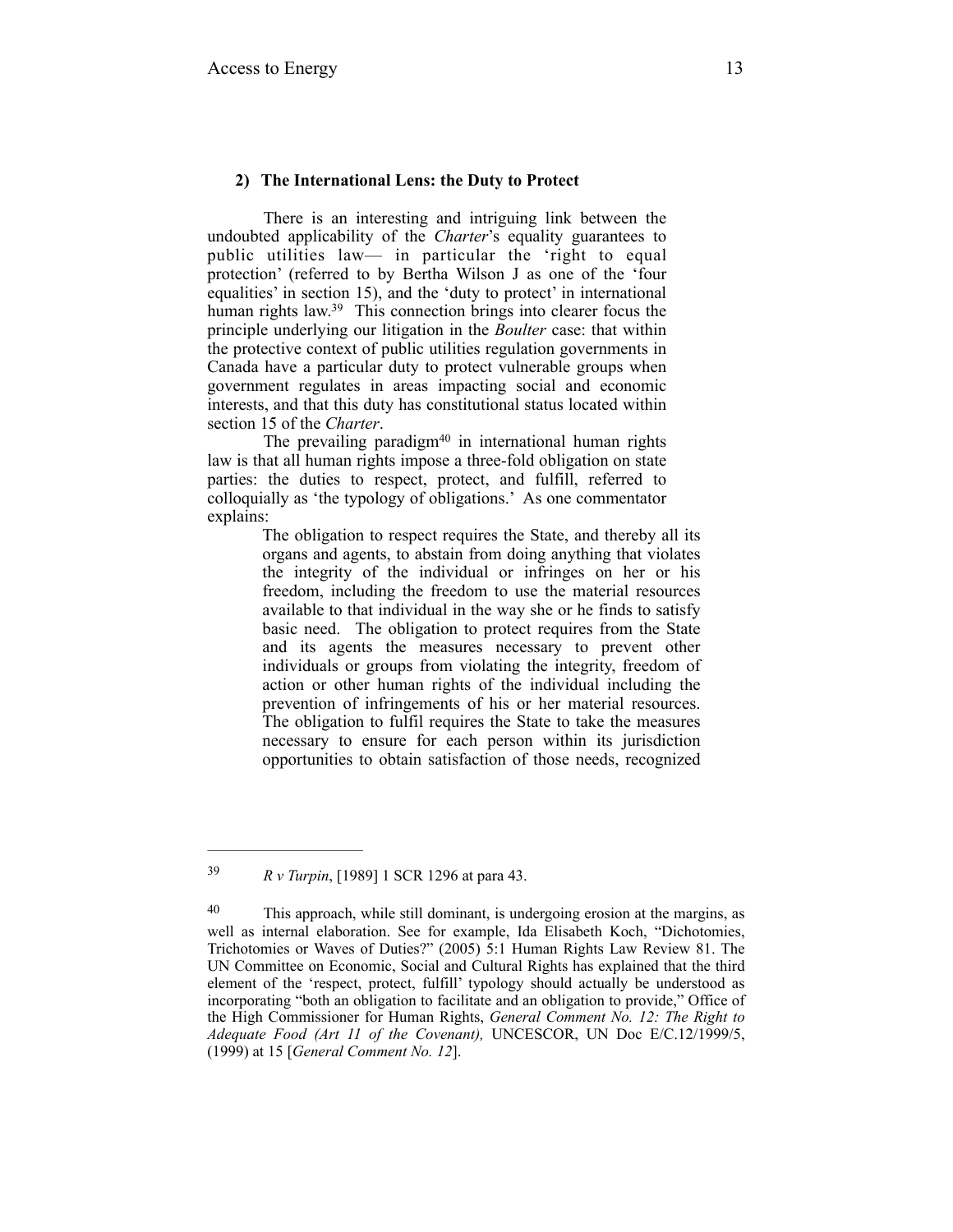in the human rights instruments, which cannot be secured by personal efforts.41

 Thus, if we look at the right to health under international human rights law, the UN Committee on Economic, Social and Cultural Rights (CESCR) has stated that the state's duties to protect are extensive. For example, in the area of health policy the CESCR has affirmed that:

Obligations to protect include, *inter alia,* the duties of States to adopt legislation or to take other measures ensuring equal access to health care and health-related services provided by third parties; to ensure that privatization of the health sector does not constitute a threat to the availability, accessibility and quality of health facilities, goods and services; to control the marketing of medical equipment and medicines by third parties; and to ensure that medical practitioners and other health professionals meet appropriate standards of education, skill and ethical codes of conduct.<sup>42</sup>

 The UN Human Rights Committee has also commented on the duty to protect arising under the *International Covenant on Civil and Political Rights*<sup>43</sup> and, in particular, the *ICCPR*'s own equality-rights provision:

[T]he positive obligations on States Parties to ensure Covenant rights will only be fully discharged if individuals are protected by the State, not just against violations of Covenant rights by its agents, but also against acts committed by private persons or entities that would impair the enjoyment of Covenant rights in so far as they are amenable to application between private persons or entities....The Covenant itself envisages in some articles certain areas where there are positive obligations on States Parties to address the activities of private persons or entities....In fields affecting basic aspects of ordinary life such

Asbjørn Eide, "Realization of Social and Economic Rights and the Minimum 41 Threshold Approach" (1989) 10 HRLJ 35 at 37; Henry Shue, *Basic Rights: Subsistence, Affluence and U.S. Foreign Policy*, 2nd ed (Princeton: Princeton University Press, 1996) at 160; *General Comment No. 12*, above note 39.

Committee on Economic, Social and Cultural Rights, UNCESCR, *General* <sup>42</sup> *Comment 14: The right to the highest attainable standard of health (Art 12 of the Covenant)*, UNCESCROR, 22nd Sess, UN Doc E/C.12/2000/4 (2000) at para 35 [*General Comment 14*].

*International Covenant on Civil and Political Rights*, 19 December 1966, 43 999 UNTS 171, Can TS 1976 No 47.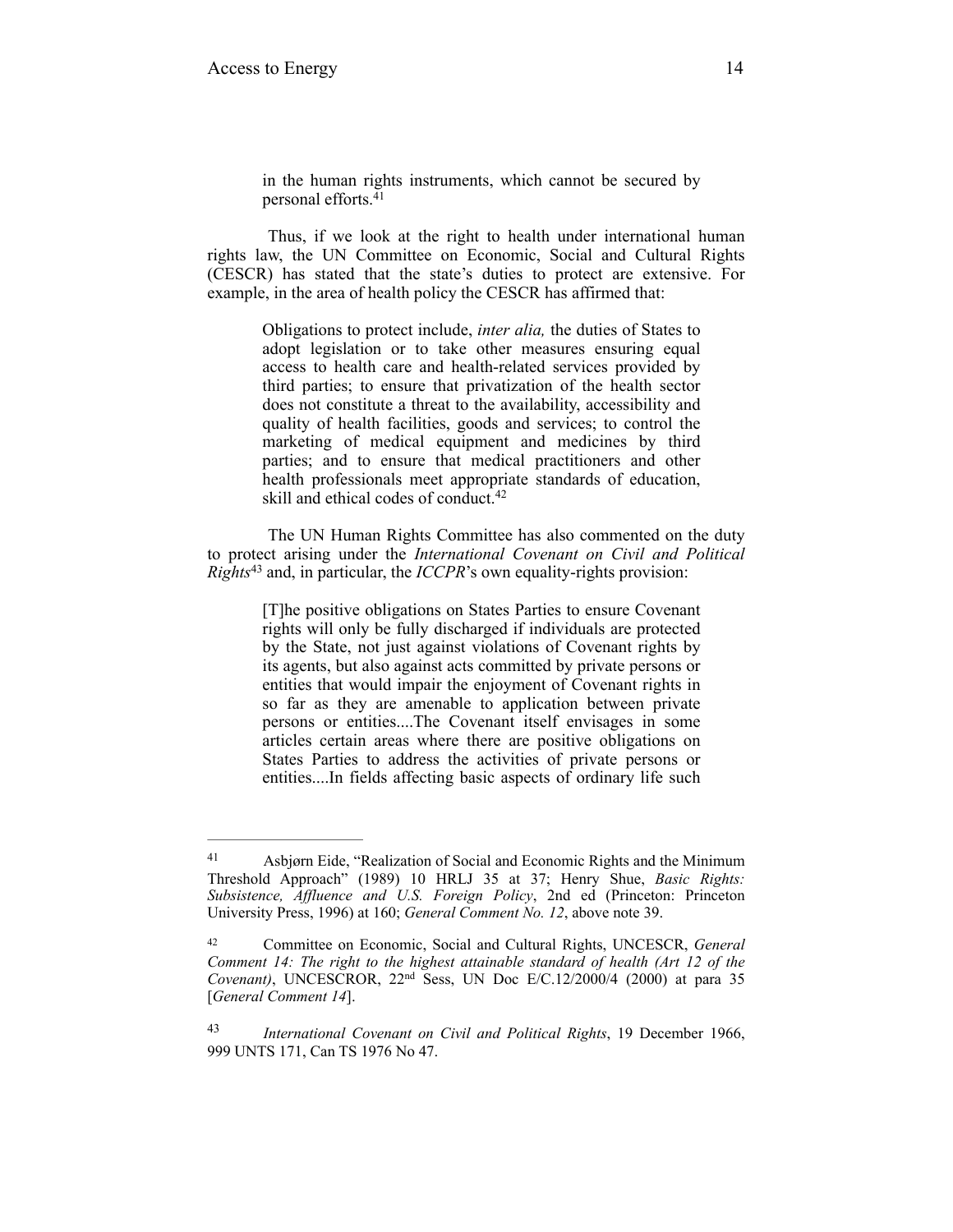as work or housing, individuals are to be protected from discrimination within the meaning of article 26.<sup>44</sup>

The equality rights argument we adopted in *Boulter* reflected this key international principle. We argued, in challenging s 67 of the *PUA*, that the concept of substantive equality in Canadian equality rights jurisprudence provides guarantees analogous to the 'duty to protect' under international human rights law.<sup>45</sup> We argued that the century-old provision of the  $PUA$ , which had been enacted to ensure equality of treatment, failed to adequately protect the equality of enumerated and analogous groups under section 15. This was indirect discrimination on the basis of poverty in the enjoyment of access to electricity as guaranteed under section 52 of the *PUA*. By enacting a rule that essentially says 'unless you can pay the same as everyone else, you will not be entitled to electricity in Nova Scotia', the legislature granted access to all except those living in poverty.<sup>46</sup> The Legislature discriminatorily permitted income-sorted access to electricity, forcing low income households into unacceptable choices as to whether to eat or heat. And the right to access set out in the legislation is in effect discriminatorily granted to some and denied to others.

 One of the ironies of this case is that, from a historical perspective, section 67 of the *PUA* was always understood as a standard antidiscrimination provision—a principle contained in all public utilities statutes. It provides that all "tolls, rates and charges" will "be charged equally to all persons and at the same rate". $47$  The principle codified in section 67 of the *PUA* has its origins in provincial legislation dating from 1913.<sup>48</sup> Seen in this way, the *Boulter* litigation presented a clash between two distinct conceptions of *discrimination*: the traditional, administrative-law notion of identical treatment crystallized in section 67 of the *PUA*, on the one hand, and the substantive conception of equality enshrined in section 15 of the *Charter*, on

*Ibid.* <sup>46</sup>

*Ibid*, s 67(1). 47

Human Rights Comittee, *General Comment 31: The Nature of the General* <sup>44</sup> *Legal Obligation Imposed on States Parties to the Covenant*, UNHRCOR, 2004, CCPR/C/21/Rev.1/Add.13, at para 8.

*PUA*, above note 8. 45

*Public Utilities Act*, SNS 1913, c 1, s 19: "All tolls, rates and charges shall 48 always, under substantially similar circumstances and conditions in respect to service of the same description, be charged equally to all persons and at the same rate, and the Board may by regulation declare what shall constitute substantially similar circumstances and conditions. The taking of tolls, rates and charges contrary to the provisions of this section and the regulations made pursuant thereto is prohibited and declared unlawful."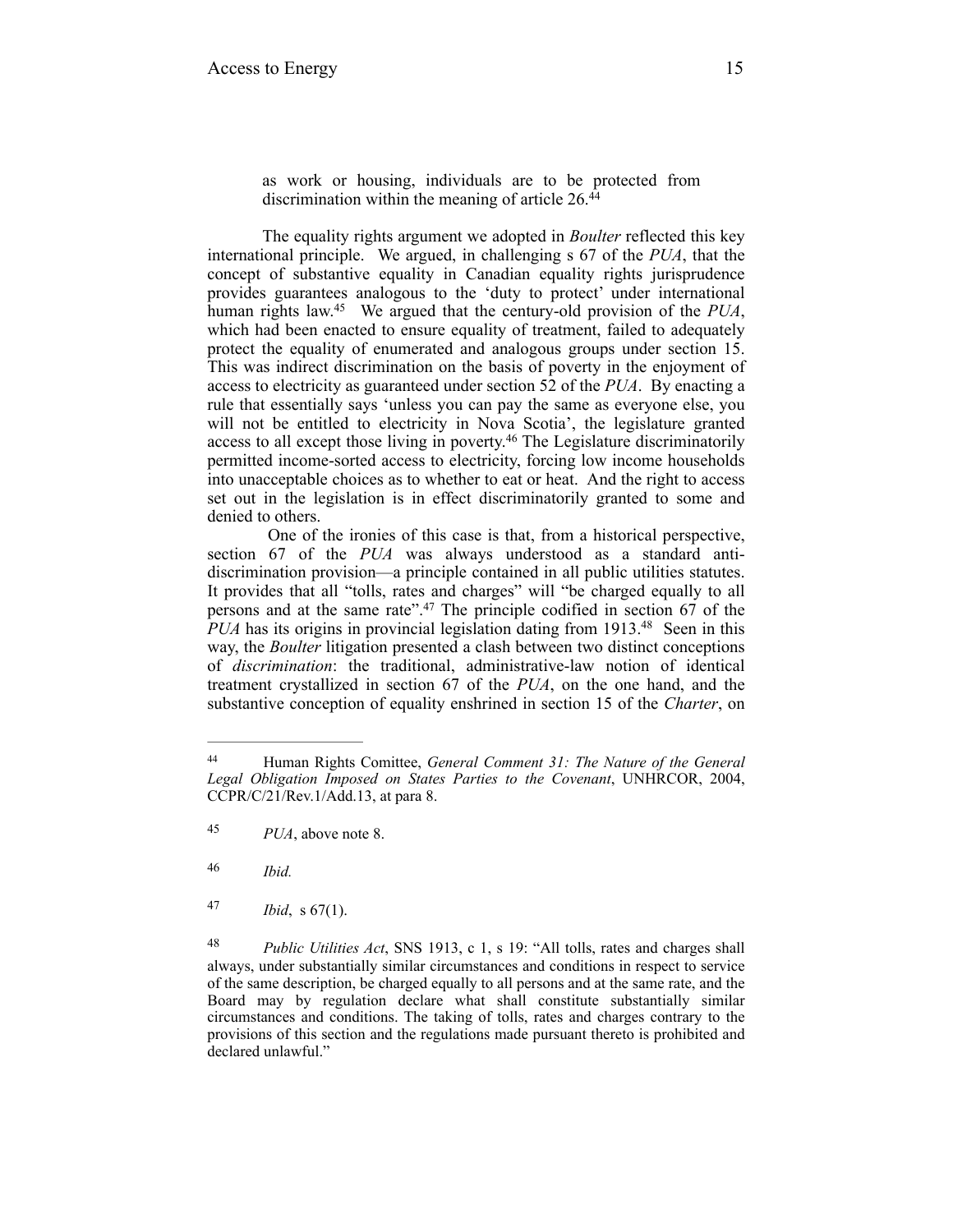the other. $49$  Thus, the Court was being asked to decide whether section 67's insistence on identical treatment for members of the residential rate-class was in conflict with and, if so, would be trumped by requirement of substantive equality under section 15.

#### **3) 'Poverty' and alternative grounds of discrimination in** *Boulter*

An important hurdle had to be crossed in this litigation. Continuing uncertainty around judicial recognition of 'poverty' as an analogous, standalone, ground of discrimination meant that our pleadings in *Boulter* claimed, first, that poverty qualifies as an analogous ground of discrimination. But we also included an alternative adverse effect discrimination claim, arguing that, despite being facially-neutral, the impugned provision of the *PUA* resulted, and results, in many vulnerable Nova Scotians being unable to access electricity. Section 67 thus disproportionately affects members of groups possessing, in many cases, several intersecting personal characteristics expressly protected by section 15 of the *Charter*. To support these claims, considerable evidence was introduced before the regulatory tribunal.

 All of the claimants told their stories: their lives in poverty, the struggles they faced in trying to obtain electricity, the desperation they felt in their attempts to make ends meet, and the systemic indifference they encountered. They identified themselves as women with disabilities, single parents, racialized women, and seniors.<sup>50</sup> The claimants' personal testimony was supplemented by the evidence of nine experts who established, *inter alia*, that poverty is similar to other grounds of discrimination prohibited by section 15 as poverty has served as an historical basis of disadvantage, is accompanied by pervasive stereotyping,  $51$  and that people living below the poverty line (including those in receipt of social assistance) cannot afford a

<sup>&</sup>lt;sup>49</sup> The Supreme Court of Canada has drawn attention to the conceptual distinction between administrative law and human rights understandings of 'discrimination.' See *Shell Canada Products Ltd v Vancouve*r (*City*), [1994] 1 SCR 231 at para 58; see also *Greater Vancouver Sewerage and Drainage District v Ecowaste Industries Ltd*, 2006 BCSC 859 at paras 287-88.

 $50$  The evidence of one of the claimants (Carvery) and many of the experts is on the NSUARB web page. Go to the NSUARB's web page for its "Cases & Evidence": [http://uarb.novascotia.ca/fmi/iwp/cgi?-db=UARBv12&-loadframes](http://uarb.novascotia.ca/fmi/iwp/cgi?-db=uarbv12&-loadframes) and enter the case number "M05474" into the "Find Cases by Case Number" field. A link to the case appears which will lead you to the pleadings, decisions, Orders and the evidence which are available for download.

See the expert evidence by Bruce Porter filed with the UARB in *Boulter* <sup>51</sup> (NSUARB), above note 2, which served as an important part of the evidentiary foundation for the contention that 'poverty' is an analogous ground of discrimination. Porter's evidence can be found at: Social Rights CURA [www.socialrightscura.ca](http://www.socialrightscura.ca/documents/legal/discrimination/bruce%2520porter%2520boulter%2520evidence.pdf).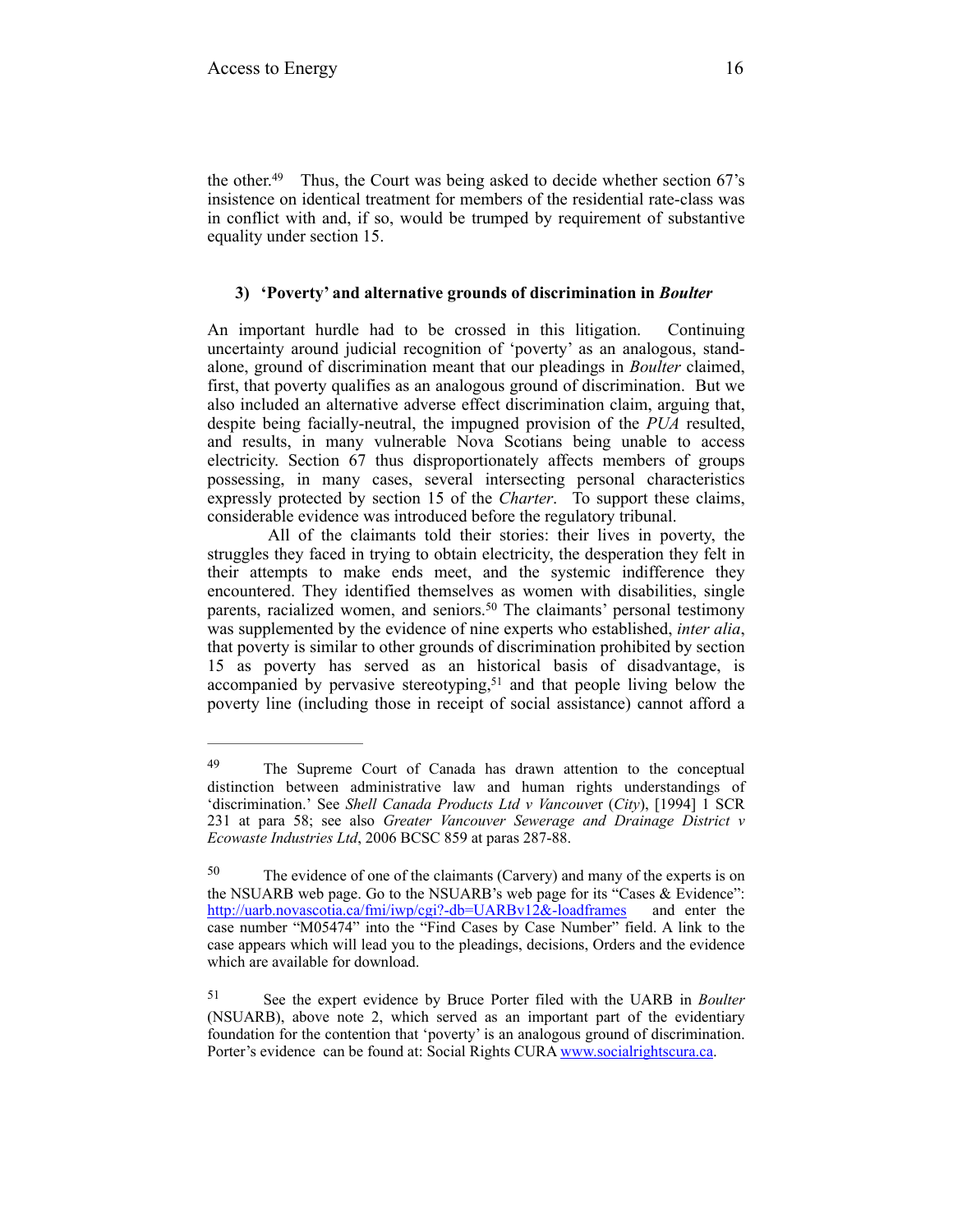nutritious diet while also paying for shelter and other basics.<sup>52</sup> Significantly, much of this latter evidence came from the provincial government's own sources. In addition, an expert in social policy statistics provided evidence of the overrepresentation -- dramatically in some cases -- of members of equality-seeking groups, such as single-mothers, people with disabilities, and visible minorities among the poor.

 Finally, two experts gave evidence on the experience in the United States of regulated utilities pricing designed to accommodate low-income people. A United States-based consultant (retained by the Nova Scotia Utility and Review Board-appointed 'Consumer Advocate') gave evidence in the area of "regulatory policy, rate design and low-income rates."<sup>53</sup> This witness established that accommodative, income-based rate regimes are commonplace in the United States, where most states have rate structures designed to ensure substantive access to utilities by the poor.<sup>54</sup> The *Charter* claimants' own expert was personally involved in the design of many accommodative programs in the United States and spoke to the various ways in which the income-based rates can operate.<sup>55</sup>

 This evidence, which was neither seriously challenged nor rebutted in any way, established two significant points. First, Nova Scotians who are living in poverty<sup>56</sup> simply do not have sufficient incomes to obtain minimally adequate food, clothing, and housing (including utilities). Second, the poor in Nova Scotia are disproportionately made up of members of groups protected under section 15 of the *Charter*. Expert statistical evidence from Dr. Richard Shillington showed that women, single parents and especially single-mothers, people with disabilities, Black Nova Scotians, children, and the elderly are overrepresented among the poor in Nova Scotia.

The expert evidence of Dr. Patricia Williams relied on her published work 52 for these conclusions; see: *Working together to build food security in Nova Scotia*  (2007), online: Nova Scotia Canada [www.gov.ns.ca](http://www.gov.ns.ca/hpp/publications/2004-05foodcosting.pdf) and *Healthy Eating Nova Scotia*  (2005), online: Nova Scotia Canada [www.gov.ns.ca.](http://www.gov.ns.ca/hpp/publications/healthyeatingnovascotia2005.pdf)

<sup>53</sup> See the expert evidence of Nancy Brockway in *Boulter* (NSUARB), above note 2 referred to at paras 79-80.

*Ibid*. <sup>54</sup>

See the expert evidence of Roger Colton in *Boulter* (NSUARB) above note 2 55 at paras 57 et seq.

Using the generally accepted (including by the Respondent Province of Nova 56 Scotia) Statistics Canada Low Income Cut-Off ("LICO") criteria for measuring poverty. A 2007 provincial government background study on poverty reduction calls the LICOs the "yardstick" in the measurement of poverty.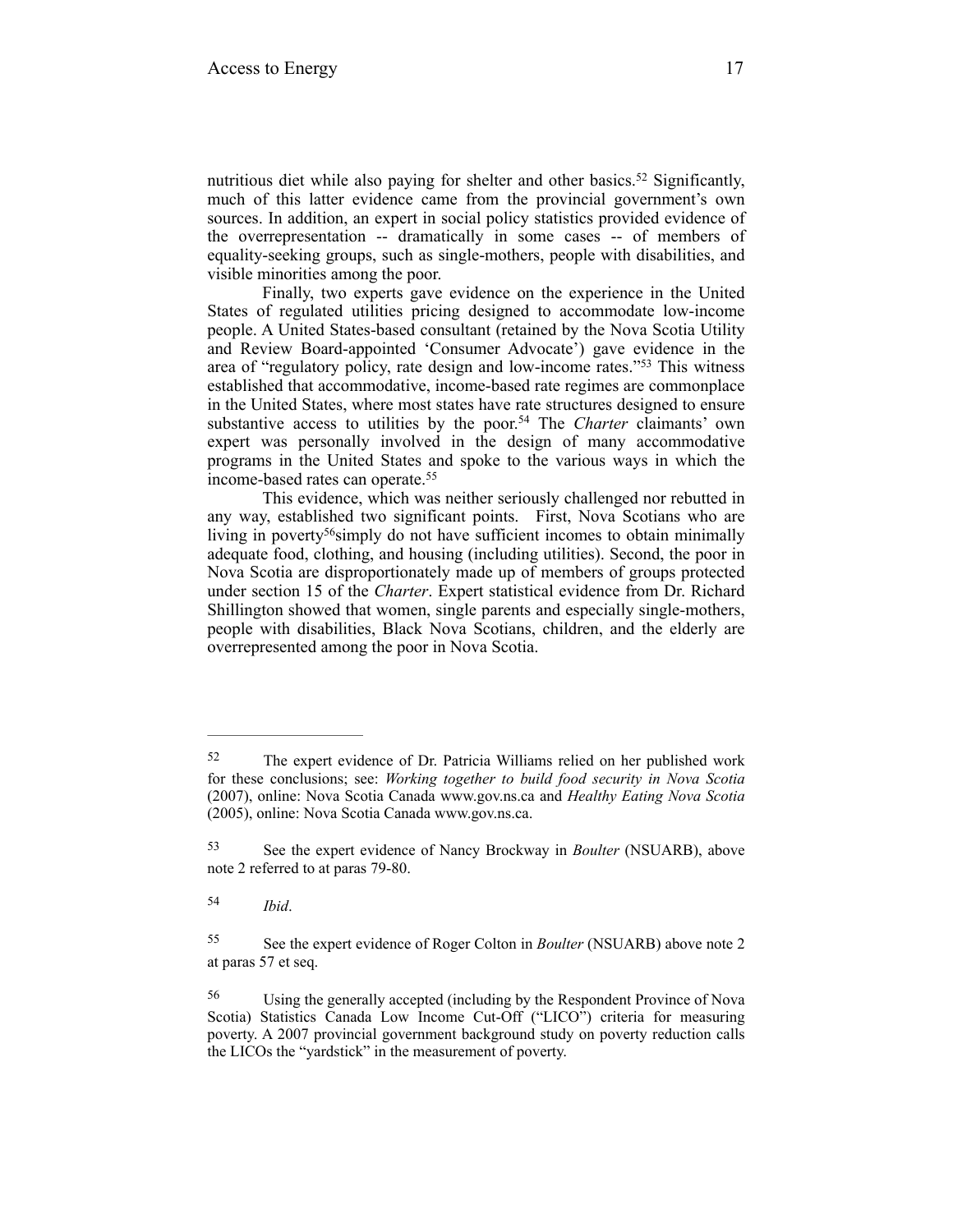In contrast to the claimants' extensive record, there was only a single sentence of evidence<sup>57</sup> adduced by the Province of Nova Scotia—to the effect that the Province was unaware of any income-based utility rates in Canada.<sup>58</sup> As indicated earlier, the claimants' experiences of either going without electricity for lights or heating, or of having to make unacceptable choices to either heat or eat, was not rebutted. This claimant evidence, along with that of the experts, was in fact accepted by the tribunal.<sup>59</sup> Indeed, the claimants' evidence of the inadequacy of social assistance rates, founded on government supported research, was buttressed by statements from a former Premier admitting that social assistance rates were inadequate.<sup>60</sup> Consequently, it seemed that the evidentiary basis, as well as the legal argument, for a finding of unconstitutional discrimination, were strongly established.

#### **D. The outcome of the constitutional challenge in** *Boulter*

#### **1) The Nova Scotia Utility and Review Board decision**

In its decision in *Boulter*, the Nova Scotia UARB expressly accepted the evidence of the *Charter* claimants with respect to their inadequate incomes and the struggles they face in attempting to obtain and maintain electricity and/or having to choose between heating and eating. $61$  However, the UARB dismissed the claim that section 67 (1) of the *PUA* violated the equality rights provisions in section 15 of the *Charter*. The Board held that, on its face, section 52 of the *PUA*, which mandated access to service for all, did not provide a "right to affordable electricity" to anyone and, therefore, there was no distinction in the enjoyment of the accessibility protections in section 52 of

<sup>61</sup> *Boulter* (NSUARB), above note 2 at para 160.

As with all regulatory hearings in Nova Scotia, stakeholders and members of 57 the public received standing to make submissions. Although all electricity customers opposed Nova Scotia Power Inc.'s application for a rate increase, none opposed our cross application for a *Charter* remedy, a universal service program to assist the poor. However the role of opposition was taken not by the power utility, but by the Province of Nova Scotia, also an intervener, which took the sole lead in opposing our application.

Respondent's evidence of Scott McCoombs referred to by the NSUARB in 58 *Boulter* (NSUARB), above note 2 at para 109.

*Ibid*, at para 160. <sup>59</sup>

See "Welfare rates likely to get boost in next budget" , *Chronicle Herald* <sup>60</sup> (Halifax, Nova Scotia), December 29, 2005, p. B4, attached as Exhibit "H" to the expert evidence of Paul O'Hara in *Boulter* (NSUARB), above note 2 [Exhibit "H"].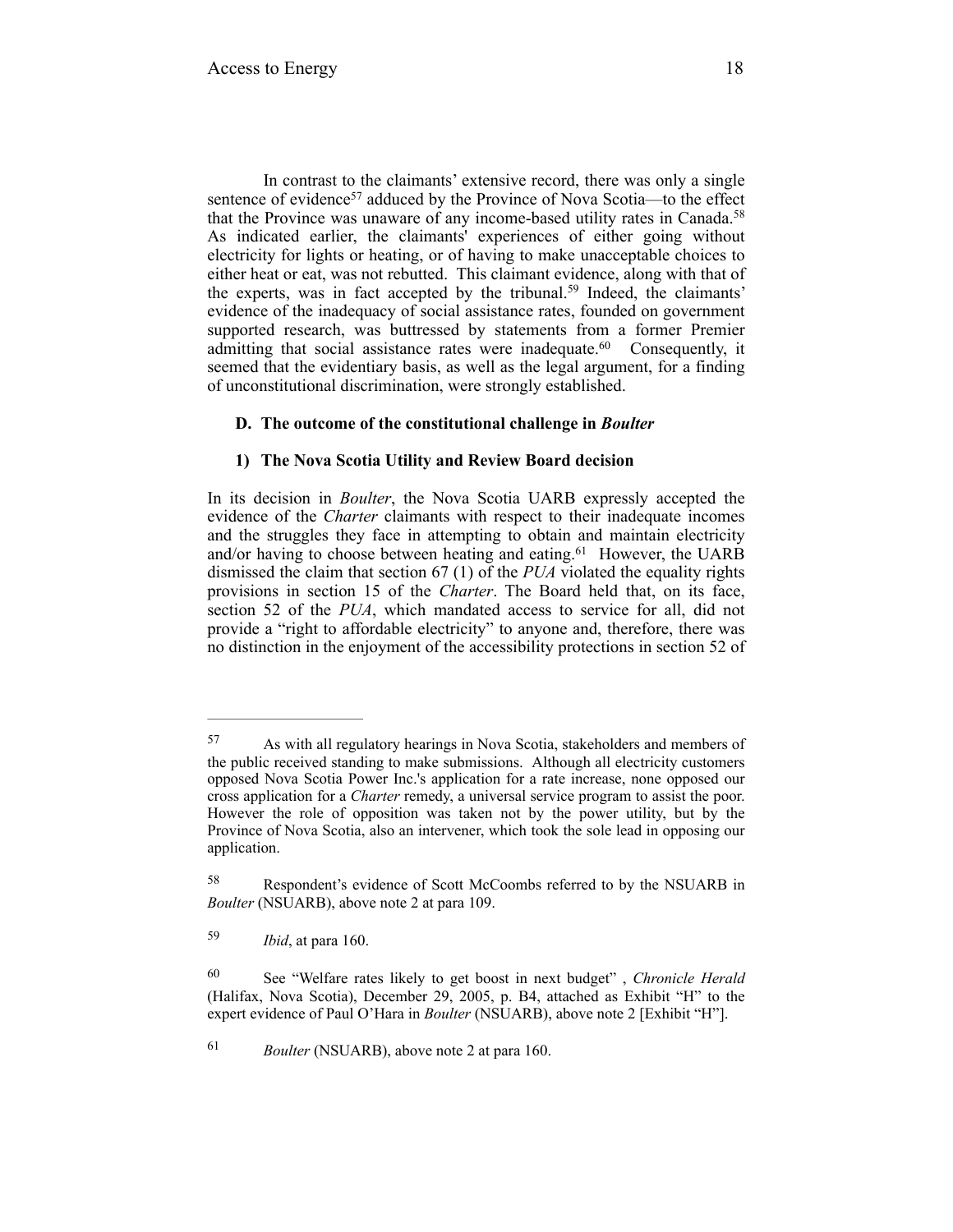the *Act* between the affluent and the poorest of the poor. In the view of the UARB, both enjoyed equal treatment. $\hat{\alpha}$  As the Board put it:

> [Section] 67(1) does not confer affordable electricity rates or rates based on ability to pay on any group, including the comparator group. It cannot be said that affordable electric service or service in accordance with ability to pay is provided to either comparator group. The position of the Claimants seems to assume that either or both of these benefits is a benefit of law, that one comparator group receives and that the benefit has been denied the Claimants based on their personal characteristics. The Board does not accept this argument.63

In short, the UARB considered that the facial neutrality of the *PUA* and, in particular, section 67's 'non-discrimination' provision —with its rigid prohibition of accommodation—was not problematic under section 15 of the *Charter*. The Board found section 67 to be in perfect compliance with the *Charter*.

The Board's error lay in its failure to drill down past the textual identical treatment required by section 67 of the *PUA* in order to assess whether despite such a guarantee substantive inequality resulted. The NSUARB failed to conduct any adverse effects analysis in order to ascertain whether governmental regulatory intervention effectively resulted in unequal access to regulated electricity. As McLachlin J underscored in *Meiroin*, in the context of a statutory human rights case (but no less apt here): "Interpreting human rights legislation primarily in terms of formal equality undermines its promise of substantive equality and prevents consideration of the effects of systemic discrimination.<sup> $564$ </sup> As the Supreme Court also underscored in *Andrews v Law Society of British Columbia*: "It must be recognized at once … that every difference in treatment between individuals under the law will

<sup>&</sup>lt;sup>62</sup> *Ibid*, at paras 157-58. Of course, the *Charter* claimants had at no point assumed or claimed that the *PUA* provides that electricity rates would be set based on ability to pay. Had there been any doubt on this point, the matter was made clear after the Court of Appeal's earlier decision in *DLAS* (NSCA), above note 2. Indeed, had affordability in accessing service been a feature of the existing *PUA*, there would obviously have been no need to file an elaborate *Charter* challenge to the rate-setting regime in the *Act*; the claimants could simply have asked the Board to set affordable rates.

*Boulter* (NSUARB), above note 2 at para 158. 63

*British Columbia* (*Public Service Employee Relations Commission*) *v British* <sup>64</sup> *Columbia Government and Service Employees' Union* (*BCGSEU*) (*Meiorin Grievance*), [1999] 3 SCR 3 at para 41 [*Meiorin*].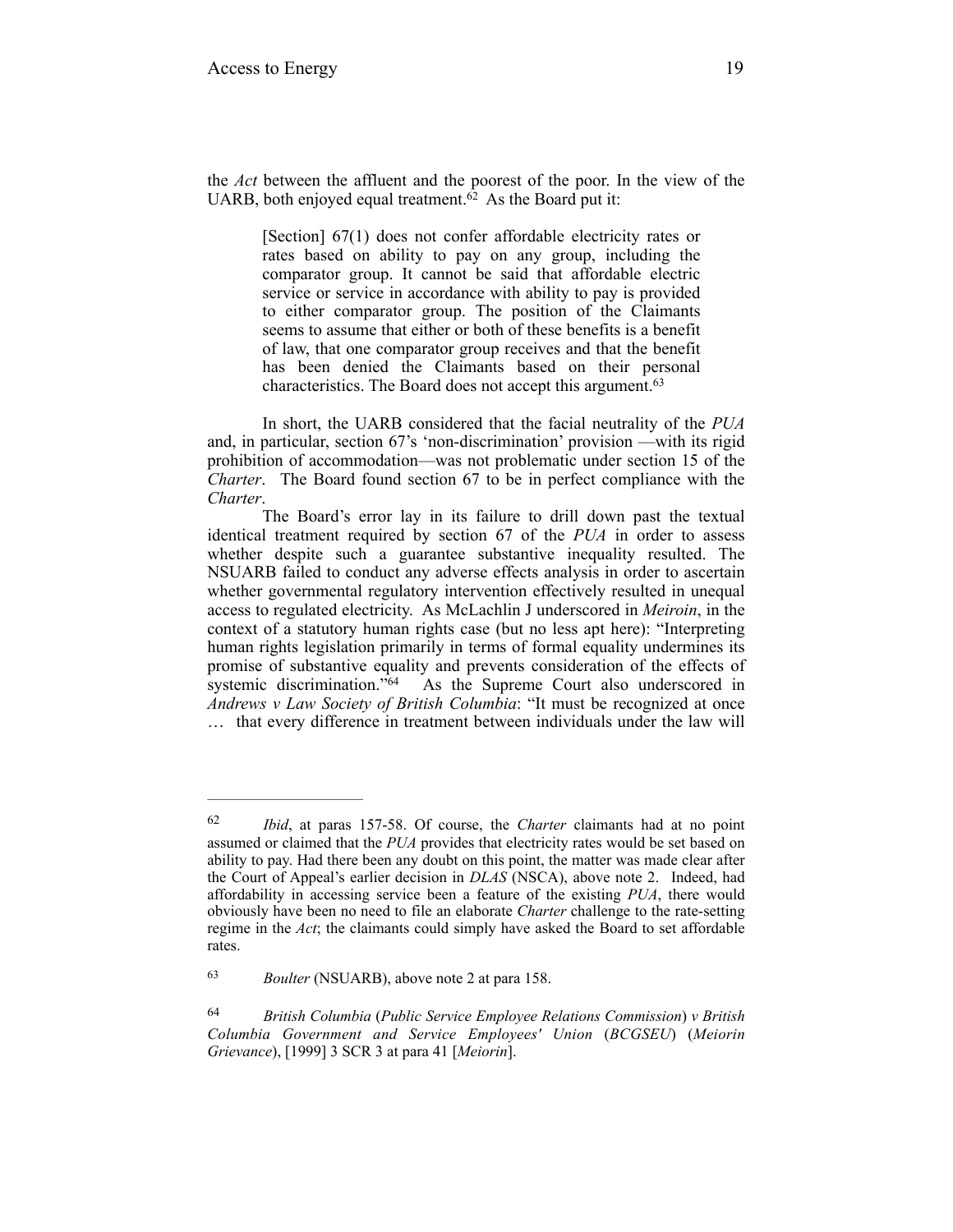not necessarily result in inequality and, as well, that identical treatment may frequently produce serious inequality."65

#### **2) The Nova Scotia Court of Appeal Judgment in** *Boulter*

On appeal before the Nova Scotia Court of Appeal, we again argued that the insistence in section 67 of the *PUA* that everyone must pay the same rate, along with the rigid prohibition of any accommodation in the setting of electricity rates, effectively created unequal access to electricity. This, we argued, constituted adverse effect discrimination on the analogous ground of 'poverty,' contrary to section15 of the *Charter*. In the alternative, the Appellants claimed that the 'one price-no accommodation rule' disproportionately affected members of equality-seeking groups with multiple identification under enumerated and analogous grounds under s. 15(1) in their access to electricity in Nova Scotia.

The Court of Appeal decision<sup>66</sup> began by refusing to follow earlier rulings from Nova Scotia courts that discrimination on the analogous ground of 'income' or 'poverty' fell within the scope of section  $15<sup>67</sup>$  Precedents from elsewhere in Canada were equally rejected.<sup>68</sup> Instead, the Court relied on the Supreme Court of Canada's reasoning in *Corbiere v Canada*<sup>69</sup> as a basis for

 See *Dartmouth/Halifax County Regional Housing Authority v Sparks,* (1993) 67 101 DLR (4th) 224 at 232-34; *R v Rehberg* (1993)*,* 111 DLR (4th) 336 at para 83 (NSSC); *Tupper v Nova Scotia* (*AG*), [2007] NSJ No 341 at para 27: "In cases of well-defined and serious poverty, some courts have found an analogous ground and substantive discrimination. Social assistance recipients were recognized as an analogous class in *Falkiner v Ontario (Minister of Community and Social Services)*, 159 OAC 135 at para 73 [*Falkiner*] and in Kelly J's decision in *R* v *Rehberg*, [1994] NSJ No 35 (SC). In *Sparks v Dartmouth/Halifax County Regional Housing Authority*, [1993] NSJ No 97 (CA) our Court of Appeal, constituted by a panel of five, overturned a previous holding and, in doing so, found the legislation in question discriminated "on the basis of race, sex and income" (para 21). On the third ground, the court found that eligibility for public housing was a sufficient indication of poverty."

 *Falkiner*, above note 66 at paras 84-93. See also *Federated Anti-Poverty* <sup>68</sup> *Groups of British Columbia v British Columbia* (*AG*) (1991), 70 BCLR (2d) 325 (BCSC) at 354 finding that "persons receiving income assistance" constitute a group protected by s 15; Martha Jackman, "Constitutional Contact with the Disparities of the World: Poverty as a Prohibited Ground of Discrimination Under the Canadian *Charter* and Human Rights Law" (1994) 2:1 Rev Const Stud 76 at 77-101 [Jackman].

 *Corbiere v Canada* (*Minister of Indian and Northern Affairs*), [1999] 2 SCR 69 203.

 <sup>[1989] 1</sup> SCR 143 at 164 [*Andrews*]. <sup>65</sup>

<sup>&</sup>lt;sup>66</sup> *Boulter* (NSCA), above note 2.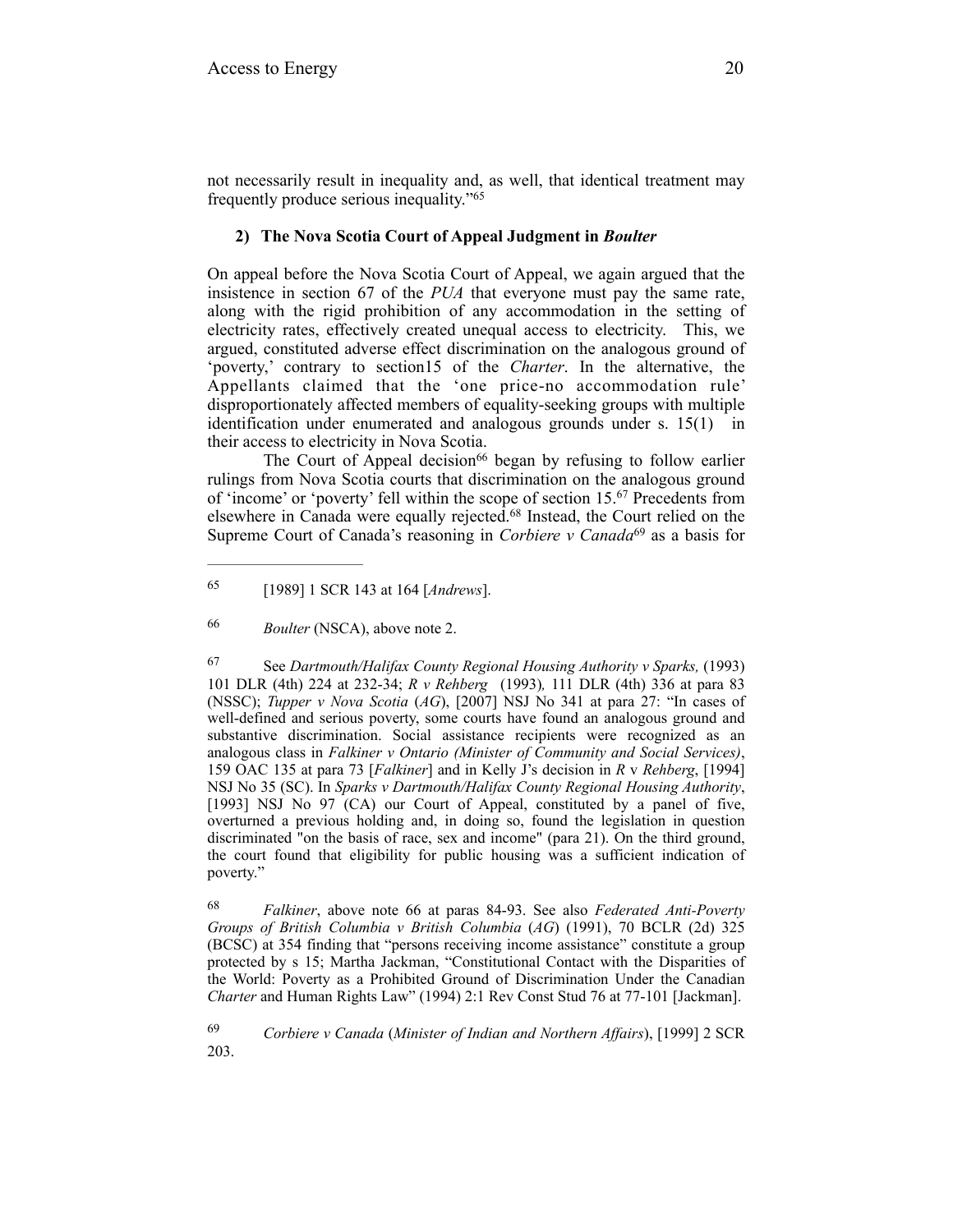Poverty is a clinging web, but financial circumstances may change, and individuals may enter and leave poverty or gain and lose resources. Economic status is not an indelible trait like race, national or ethnic origin, color, gender or age. As to the second test, the government has a legitimate interest, not just to promote affirmative action that would ameliorate the circumstances attending an immutable characteristic, but to eradicate that mutable characteristic of poverty itself. That objective is shared by those living in poverty.... Economic status, poverty or wealth, is not an adopted emblem of identity like religion, citizenship or marital status, that the individual observes peacefully free of government meddling. Poverty *per se* does not suit the legal pattern for an analogous ground under *Corbiere*'s formulation.71

Having dismissed 'poverty' as an analogous ground of discrimination, the Court of Appeal went on to address the alternative equality claim in *Boulter*, which focussed on the adverse impact of section 67 of the *PUA* on groups identified by either analogous or enumerated grounds of discrimination in section 15. The Court started by examining the question of 'comparator groups.' In the process, it rejected the comparator groups proposed by the claimants, notwithstanding they had been accepted by all parties during the *Charter* hearing before the UARB, by the Board itself in its decision and, once again, by all parties in their written submissions to the Court of Appeal. Throughout the earlier proceedings, the accepted axis of comparison in terms of access to electricity had been 'residential consumers of electricity in Nova Scotia who are living in poverty compared with those who are not living in poverty.' This comparator group flowed intuitively from a claim by poor people that, while the requirement in section 67 of the *PUA* that everyone pay the same rate worked for many Nova Scotians, it had the effect of excluding the poor in accessing electricity.

Based on its rejection of 'poverty' as an analogous ground of discrimination, the Court of Appeal went on to insist that the proper axis of comparison in *Boulter* could not be defined on a basis that it had rejected. Instead the Court held that the comparator group analysis ought properly to focus on comparing the financial difficulties in accessing electricity of

<sup>70</sup> *Boulter* (NSCA), above note 2 at paras 32-34.

 $71$  *Ibid*, at para 42.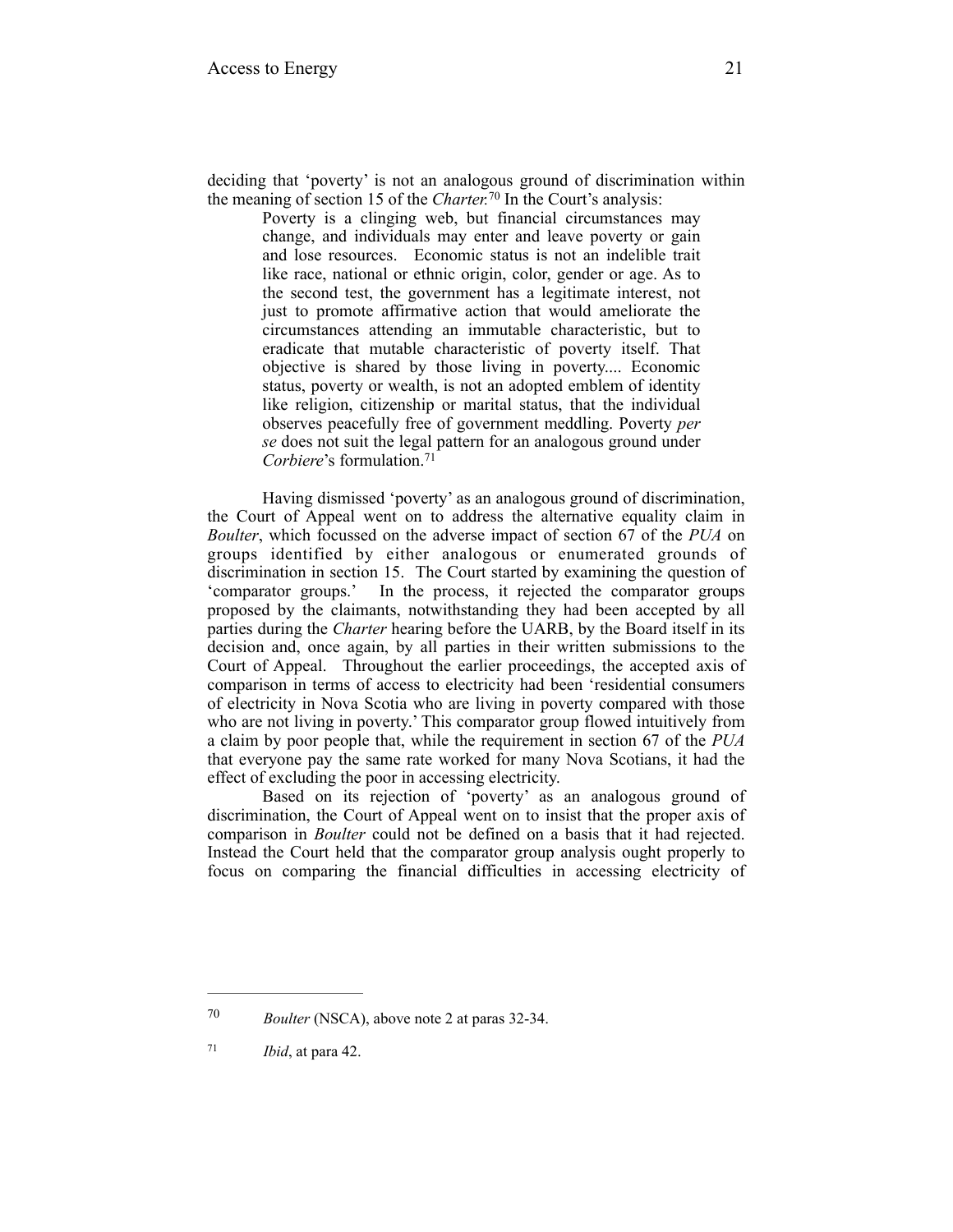different groups of poor people *with each other*.<sup>72</sup> The Court repeatedly<sup>73</sup> stated that it was required to apply the 'mirror comparator group' analysis adopted by the Supreme Court of Canada in *Hodge v* Canada.<sup>74</sup> Under that approach, the comparator group should "mirror the characteristics of the claimant or claimant group relevant to the benefit or advantage sought, except for the personal characteristic related to the enumerated or analogous ground listed as the basis of the discrimination."<sup>75</sup> Thus the Court of Appeal affirmed that:

> [In the context of] the claimants' submission based on sex, one would compare a female claimant under  $LICO<sup>76</sup>$  to male consumers of residential power also under LICO. To consider the disability claim, one would compare a disabled claimant under LICO with non-disabled consumers of residential power under LICO. And so on, for the other claimant categories in this s. 15(1) claim.77

It is readily apparent that this kind of *intra-poverty* comparison would lead to the predictable result that all poor people, whether men or women, able-bodied or disabled, face similar obstacles in paying for electricity. In short, *all* people in poverty must decide whether to heat or eat. Such circular reasoning, illustrated by the following quote, doomed the claim:

> Both the complainant and comparator groups have substantial numbers of persons whose power costs add to their unwieldy burden of living expenses, forcing prioritization among basic needs. The *PUA* does not treat the complainants differently than it treats the comparator groups, either directly or by

The Court of Appeal applied *Hodge* to require that the comparator group 72 must itself be based on an enumerated or analogous ground of discrimination in section 15; see *Hodge v Canada (Minister of Human Resources Development)*, 2004 SCC 65 [*Hodge*]; *Boulter* (NSCA), above note 2 at paras 57-67.

*Boulter* (NSCA), above note 2 at paras 56, 61  $\&$  67.

<sup>&</sup>lt;sup>74</sup> *Hodge*, above note 71.

*Ibid* at para 67. 75

The Court's reference to "LICO" is to the Statistics Canada "Low Income 76 Cut-Offs", a statistical tool widely used by governments and others in Canada as a poverty line. As used here, "under LICO" would refer to living on an income below the poverty line; *ibid* at para 46.

*Boulter* (NSCA), above note 2 at para 67.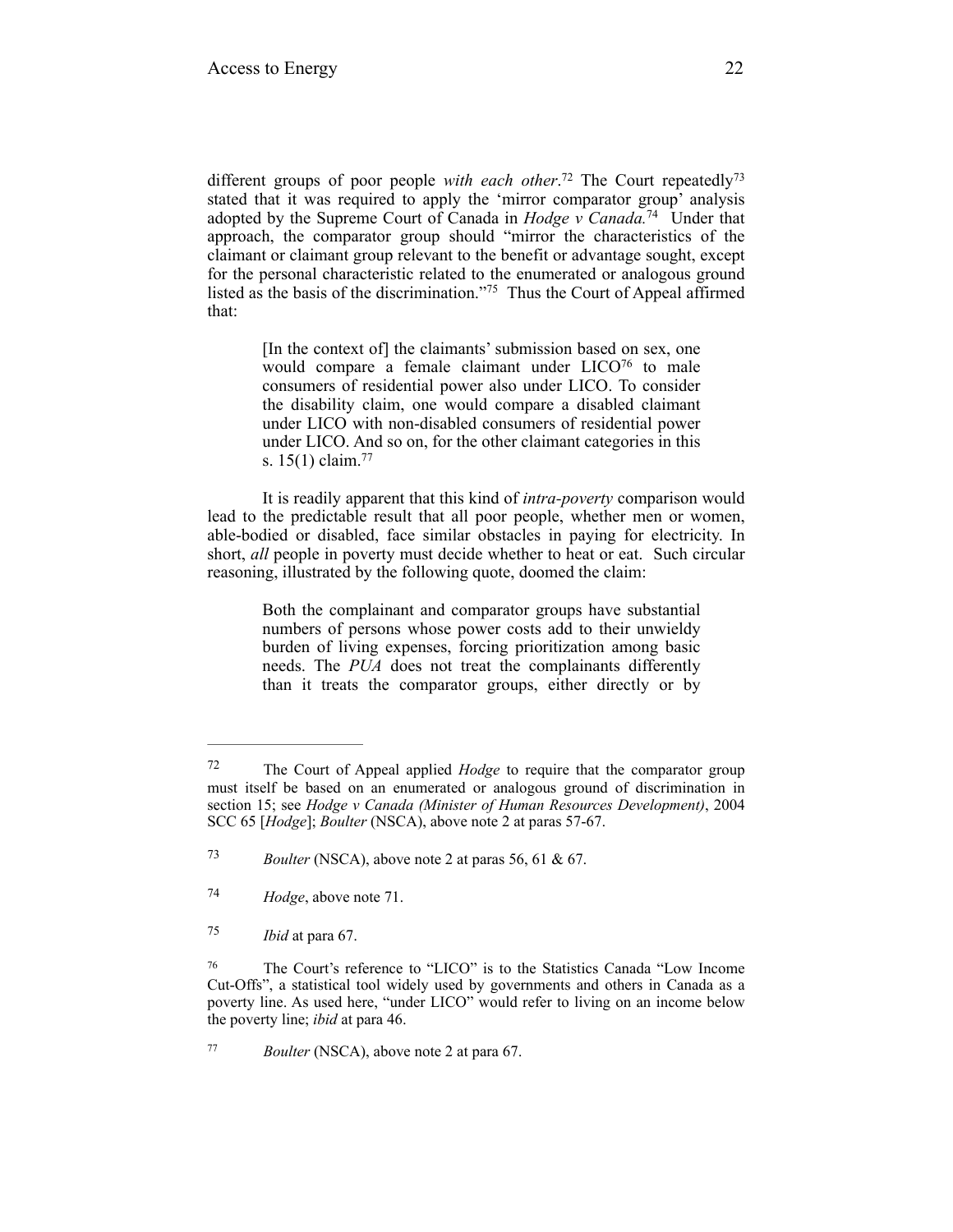adverse effect, based on sex, race, ethnic or national origin, age, disability or marital status.78

Because of the presence of "substantial numbers" of people *among the poor* who were not members of the disadvantaged groups identified by the claimants, but who also faced severe barriers in their ability to access electricity, the adverse impact claim in *Boulter* was rejected by the Court<sup>79</sup> However, the observation that substantial numbers of poor people outside the claimant group were similarly disadvantaged is irrelevant in the determination of an adverse effects claim. The Court not only avoided addressing the systemic discrimination claim entirely, it also failed to recognize that indirect discrimination can occur even though not all members of the claimant group are disadvantaged within the meaning of section 15.

The Court's reasoning in *Boulter* erased the stark realities of income inequality and income inadequacy from view in three ways. First, its rejection of 'poverty' as a ground of discrimination permitted the Court to strip aching income inadequacy from the 6,000 pages of evidence before it. Second, the Court conducted a de-contextualized and pointless comparison of, for example, the position of men and women living in poverty vis-à-vis each other's difficulties in accessing electricity. Finally, the Court's reasoning failed entirely to come to grips with adverse effect discrimination.<sup>80</sup> Insofar as the Court even referred to the statistical evidence showing that poverty is not experienced randomly in our society, it dismissed this with its observation that a "substantial number" of poor men or able-bodied people in poverty face similar obstacles to accessing electricity. The Court failed to appreciate that the relevant question was whether members of equality seeking groups are disproportionately represented among the poor struggling with 'heat or eat' problems. It is irrelevant whether or not some able-bodied men also live in poverty in Nova Scotia.

Dianne Pothier has pointed out that, if the presence of 'significant numbers' of members from the comparison group is sufficient to defeat an adverse effects claim, then section 15 violations will turn solely on whether direct, rather than systemic, discrimination has occurred. Pothier helpfully distinguishes between two kinds of adverse effect claims:

<sup>&</sup>lt;sup>78</sup> *Ibid* at para 83.

*Ibid* at paras 68 & 83. <sup>79</sup>

This test was first enunciated by the Supreme Court of Canada in *Ontario* <sup>80</sup> (*Human Rights Commission*) *v Simpsons Sears Ltd*, [1985] 2 SCR 536 [*O'Malley*]. In *O'Malley*, the Court cited the seminal US case of *Griggs v Duke Power Co*, (1971) 401 US 424, involving a screening test for job applicants that served to eliminate a disproportionate number of Black job applicants, while also eliminating some white job applicants.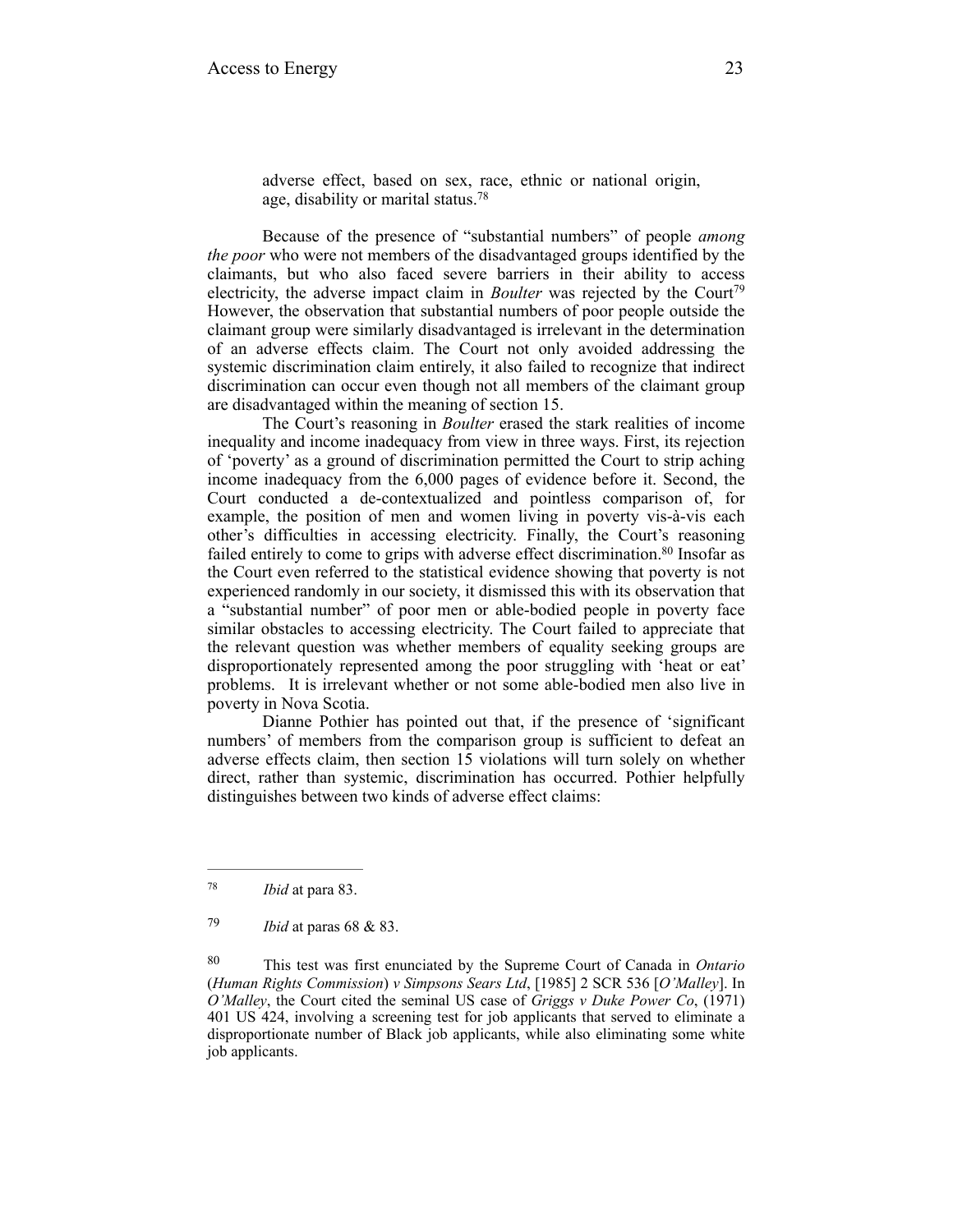Although they are both instances of adverse effects discrimination, there is a difference between *O'Malley* as a *categorical exclusion* case (all observant Seventh Day Adventists were unable to work on Saturdays) and *Meiorin* as a disproportionate impact case (although women disproportionately failed the test compared to men, some women passed the test). In the disproportionate impact cases, it cannot be that the comparison is with those who face the same consequences as the claimant(s)—in *Meiorin* men who failed the aerobic fitness test—because that would preclude ever finding discrimination in disproportionate impact cases.81

Pothier then points to the flaw in the Court of Appeal's reasoning in *Boulter* more specifically:

> On [the NSCA's *Boulter*] analysis, only in adverse effects cases of categorical exclusion (where *only* the claimants faced the consequences) could a comparator be identified so as to successfully claim discrimination ... However, in a disproportionate impact case, there are, by definition, some outside the claimants' category who face the same consequences as the claimants. If, in *Boulter*, there is no discrimination because both disabled and non-disabled persons face inability to pay because of poverty, then *Meiorin* was wrongly decided; both men and women who failed the aerobic fitness test were subject to termination of employment, meaning no discrimination.<sup>82</sup>

Having stripped 'poverty' from the primary section 15 claim in *Boulter*, the Court of Appeal's 'see no evil, hear no evil' approach to issues of poverty means that barriers to accessing electricity disproportionately experienced by women, by people with disabilities, by newcomers to Canada, and by Black Nova Scotians remain untouchable. Instead of seeing the fact that single mothers are almost four times more likely to live in poverty than one would expect if poverty occurred randomly, the Court's comparisons led it to the innocuous conclusion that everyone who is poor experiences similar barriers accessing electricity, including men who are poor.

<sup>81</sup> Dianne Pothier, "Tackling Disability Discrimination at Work: Towards a Systemic Approach" (2010) 4 MJLH 17 at 35 (emphasis added).

*Ibid* at 36. <sup>82</sup>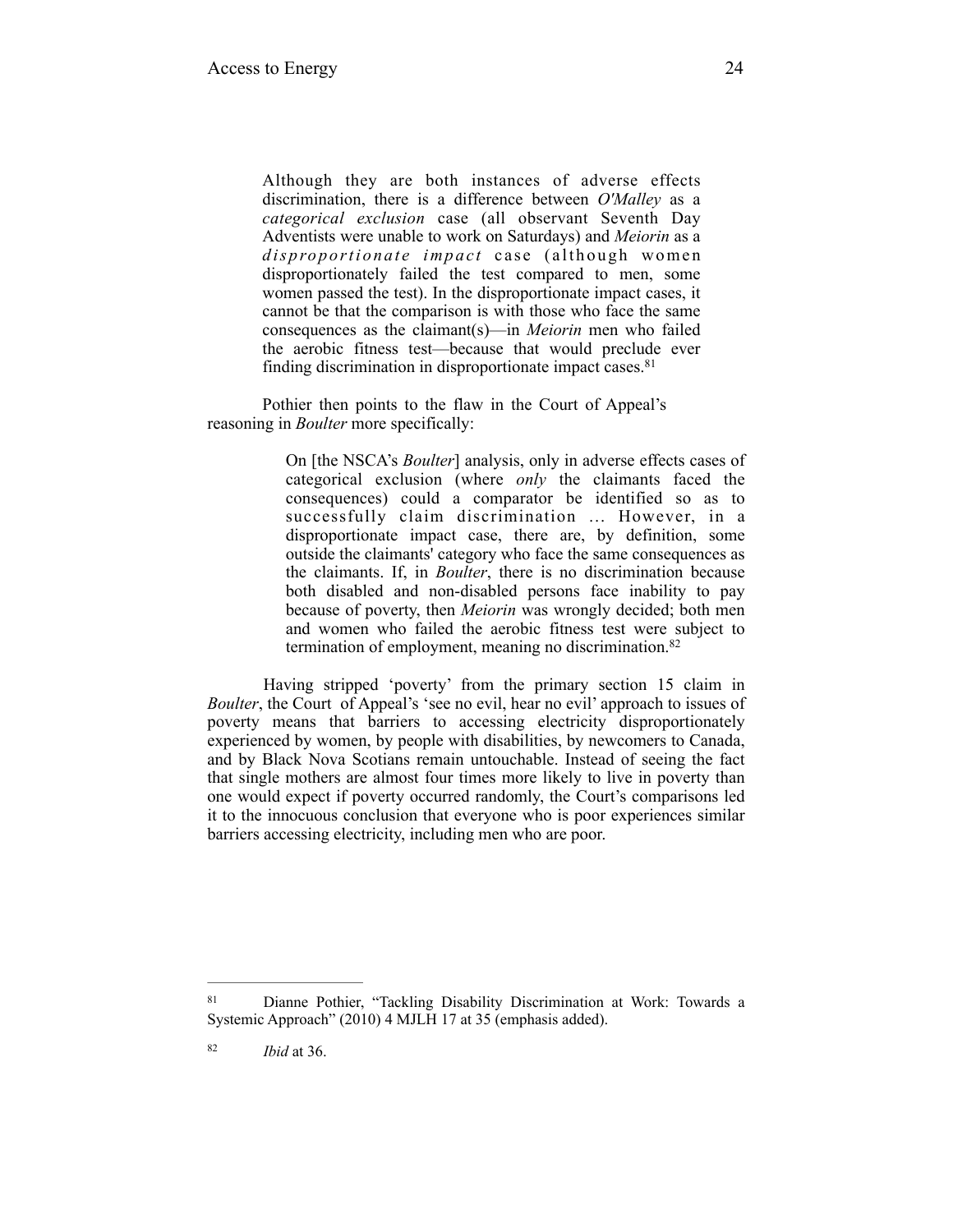An application for leave to appeal the Court of Appeal's decision was denied by the Supreme Court of Canada, thus ending the *Boulter* claim.<sup>83</sup> It is important to note, however, that since the Court of Appeal's ruling in *Boulter*, the Supreme Court of Canada has rethought the doctrinal elements so critical to the unfortunate findings of the Court of Appeal. The *Withler*<sup>84</sup> decision critiques "mirror" comparator group analysis from *Hodge*. This is an important development as that analysis has frequently been used by government lawyers and lower courts to defeat substantive equality claims of the kind advanced in *Boulter*.<sup>85</sup> In *Withler*, the Supreme Court states bluntly that: "use of mirror comparator groups as an analytical tool may mean that the definition of the comparator group determines the analysis and the outcome."<sup>86</sup> The Court warned that short-circuiting section 15 claims at a preliminary stage had the effect of marginalizing or eliminating full consideration of the discrimination issues raised. $87$  This seems highly appropriate as a criticism of *Boulter*.

The Supreme Court of Canada accepted the criticisms of numerous scholars in the course of addressing and explaining, at length, why the nowdiscredited mirror comparator group approach undermined substantive equality and ought not to be applied. The Court summarized the flaws in the *Hodge* 'mirror comparator' groups approach in the following terms:

… a mirror comparator group analysis may fail to capture substantive inequality, may become a search for sameness, may shortcut the second stage of the substantive equality analysis, and may be difficult to apply. In all these ways, such an approach may fail to identify — and, indeed, thwart the identification of the discrimination at which s. 15 is aimed.<sup>88</sup>

While comparison remains an element of a section 15 claim, the Supreme Court of Canada has rejected the formality and rigidity of the mirror

*Denise Boulter v Nova Scotia Power Incorporated and Attorney General of* <sup>83</sup> *Nova Scotia; Yvonne Carvery, Wayne MacNaughton and Affordable Energy Coalition v Nova Scotia Power Incorporated and Attorney General of Nova Scotia*, leave to appeal to SCC refused, 33124 (10 September 2009).

*Withler v Canada* (*AG*), 2011 SCC 12 [*Withler*]. 84

<sup>85</sup> See the cases discussed in: Daphne Gilbert & Diana Majury, "Critical Comparisons: The Supreme

Court of Canada Dooms Section 15" (2006) 24 Windsor YB Access Just 111.

<sup>&</sup>lt;sup>86</sup> *Withler*, above note 83 para 56.

*Ibid,* at para 56. <sup>87</sup>

 $188$  *Ibid*, at paras 55-60.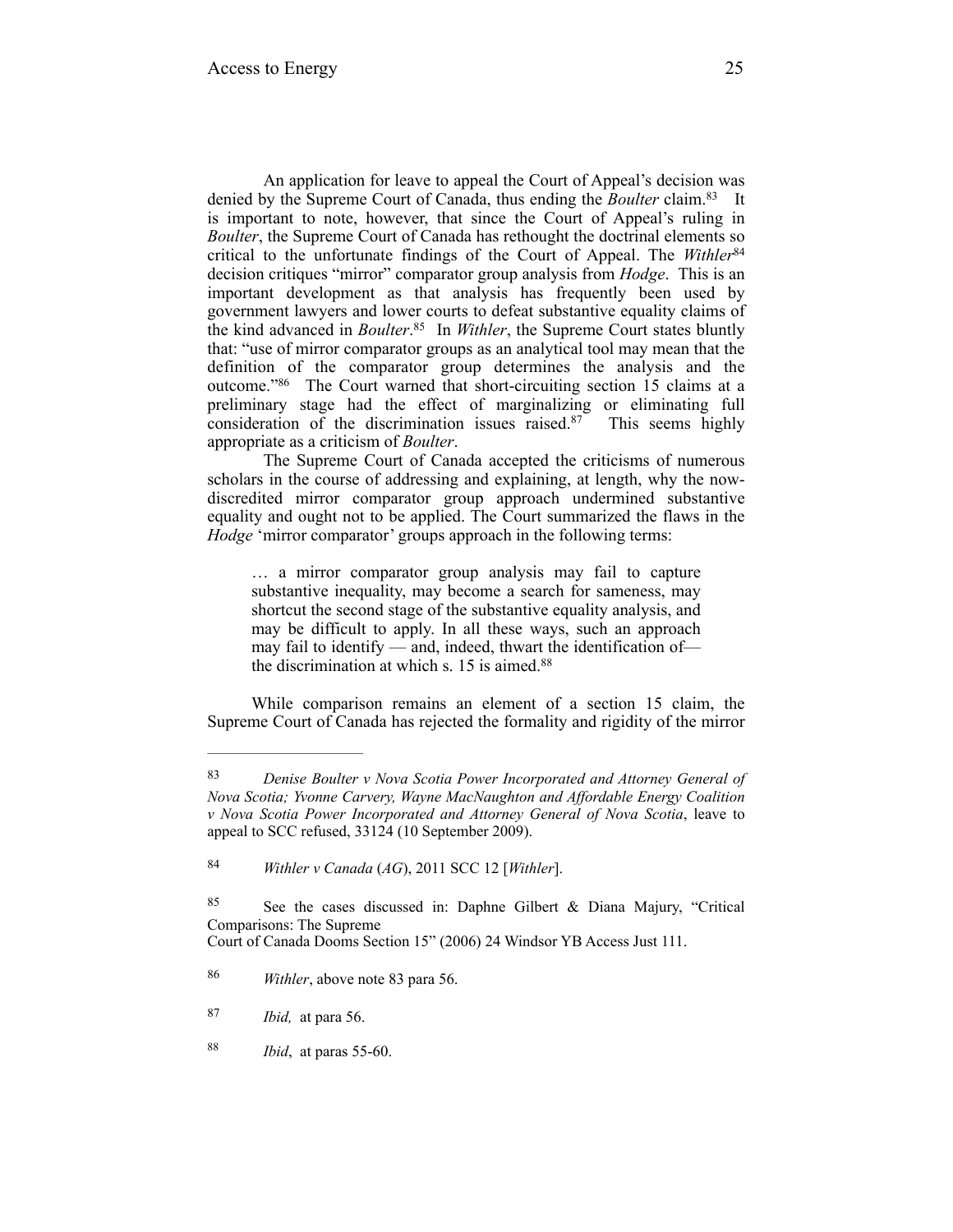comparator approach. $89$  It has refreshed the principles that are to guide a court's comparison analysis in the determination of equality claims. As the Court explained in *Withler*:

It is unnecessary to pinpoint a particular group that precisely corresponds to the claimant group except for the personal characteristic or characteristics alleged to ground the discrimination. Provided that the claimant establishes a distinction based on one or more enumerated or analogous grounds, the claim should proceed to the second step of the analysis. This provides the flexibility required to accommodate claims based on intersecting grounds of discrimination. It also avoids the problem of eliminating claims at the outset because no precisely corresponding group can be posited.<sup>90</sup>

# **E. Conclusion**

In the wake of the Nova Scotia Court of Appeal's judgment in *Boulter*, one is left to ponder: what went so wrong in this claim and how could things have turned out differently? Clearly, a key factor in the *Boulter* case was the Court's negative view of 'poverty' as an analogous ground of discrimination. The Court's approach to this issue foreshadowed its resistance to the broader equality rights claim, based on the recognized grounds of discrimination under section 15. There is support from Nova Scotian and other Canadian courts, law reform bodies and scholars $91$  for the recognition of 'poverty' as a prohibited ground of discrimination under the *Charter*. All provinces and territories in Canada have provided protection, under their human rights legislation, from discrimination because of either 'source of income', 'receipt

For a critical assessment of *Withler*, see Jennifer Koshan & Jonnette Watson 89 Hamilton, "Meaningless Mantra: Substantive Equality after Withler" (2011) 16:1 Review of Constitutional Studies 31.

<sup>&</sup>lt;sup>90</sup> *Withler*, above note 83 at para 63.

<sup>&</sup>lt;sup>91</sup> Jackman, above note 67; Canadian Human Rights Act Review Panel, *Promoting Equality: A New Vision* (Ottawa: Department of Justice, 2000) at 106 [CHRA Review Panel]. Cf *R v Banks*, 2007 ONCA 19; *Federated Anti-Poverty Groups of BC v Vancouver* (*City*), 2002 BCSC 105; *Dunmore v Ontario* (*AG*) (1997), 155 DLR (4th) 193 at para 217, affd (1999), 182 DLR (4th) 471 (Ont CA), rev'd [2001] SCJ No 87 (on s 2(b) grounds, not on s 15(1)); *Masse v Ontario* (*Ministry of Community and Social Services*) (1996), 134 DLR (4th) 20 at 45 (Ont Div Ct); *Polewsky v Home Hardware Stores*, [2003] OJ No 2908 at para 24. Since *Boulter*, additional courts have cited it for the principle that poverty is not an analogous ground of discrimination: *Sahyoun v Ho*, 2011 BCSC 567 at para 56; *Mackie v Toronto* (*City*), 2010 ONSC 3801 at para 69; *PD v British Columbia*, 2010 BCSC 290 at para 155, and *Toussaint v Canada* (*Minister of Citizenship and Immigration*), 2009 FC 873 at para 76.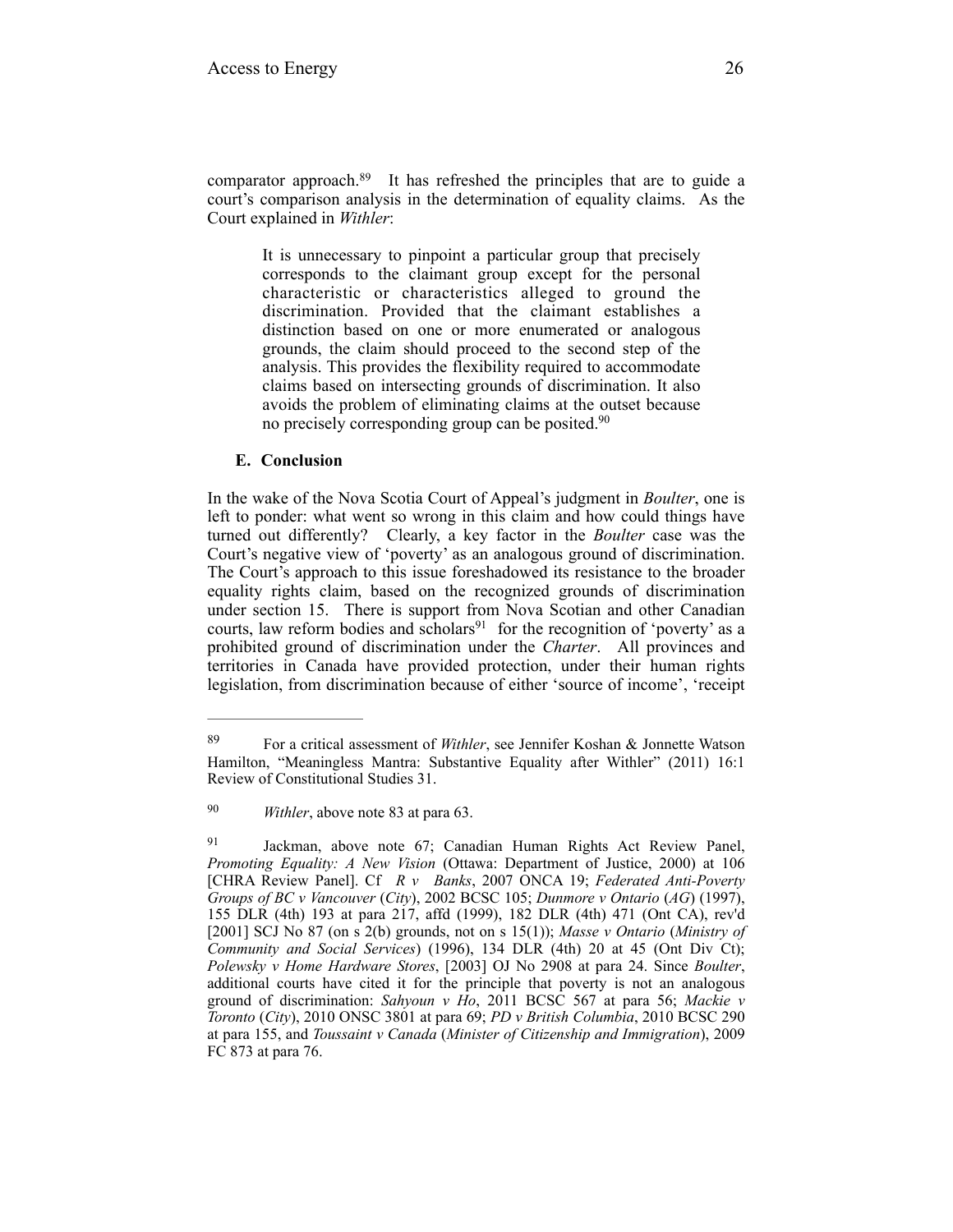of public assistance', or 'social condition'.<sup>92</sup> At a statutory level, this then is a national consensus that discrimination against poor people is endemic and requires remediation through fundamental human rights legislation.<sup>93</sup> In addition, United Nations bodies have explicitly recognized 'poverty' as a basis of discrimination under international human rights law $94$  which, as the Supreme Court of Canada has repeatedly affirmed, bears directly on the interpretation of the Canadian *Charter*.<sup>95</sup> The Nova Scotia Court of Appeal's complete failure to address these domestic and international sources, all of which support acceptance of 'poverty' as a prohibited ground of discrimination, is a further problematic aspect of the *Boulter* decision.

From the experience in *Boulter*, it would also appear that courts involved in determining poverty-focused claims are still reluctant to embrace adverse effects discrimination—especially the sort proven by disproportionate impact. The Court of Appeal's section15 analysis in *Boulter* certainly marks what can be seen as a historic low point in the use of comparator-group analysis to trump substantive equality claims. On the other hand, it is tempting to speculate, in light of the Supreme Court of Canada's abandonment of formalistic comparator group analysis in *Withler*, whether a similar claim would be decided differently now.

It is worth noting that it was the provincial government, rather than the utility, Nova Scotia Power, which opposed the equality rights claim in *Boulter*: vigorously resisting the application of adverse effects analysis

<sup>&</sup>lt;sup>92</sup> In *Andrews*, above note 64 at para 38, *Egan v Canada*, [1995] 2 SCR 513 at para 176, and *Miron v Trudel,* [1995] 2 SCR 418 at paras 148-49, the Supreme Court of Canada has stated that the interpretation of section15 builds on the body of legislation and jurisprudence from the human rights field. Thus, recognition of a ground as analogous will be informed by whether that ground, or a similar ground, has been included in human rights legislation.

<sup>&</sup>lt;sup>93</sup> Only the *Canadian Human Rights Act*, RSC 1985, c. H-6, lacks a poverty/ social condition ground of discrimination; see CHRA Review Panel, supra note 90 at 106.

<sup>&</sup>lt;sup>94</sup> See the *General Comment* issued by the UN Committee on Economic, Social and Cultural Rights regarding discrimination, especially as it relates to discrimination on the basis of 'social and economic situation': "Individuals and groups of individuals must not be arbitrarily treated on account of belonging to a certain economic or social group or strata within society. A person's social and economic situation when living in poverty or being homeless may result in pervasive discrimination, stigmatization and negative stereotyping which can lead to the refusal of, or unequal access to, the same quality of education and health care as others, as well as the denial of or unequal access to public places," UNCESCR, *General Comment 20: Non-discrimination in economic, social and cultural rights (Art 2 of the Covenant)*, UN Doc E/C12/GC/20 (2 July 2009) at para 35.

See, for example, *Divito v Canada (Public Safety and Emergency* <sup>95</sup> *Preparedness)*, 2013 SCC 47 at paras 22-23 and also Bruce Porter, Chapter 1.